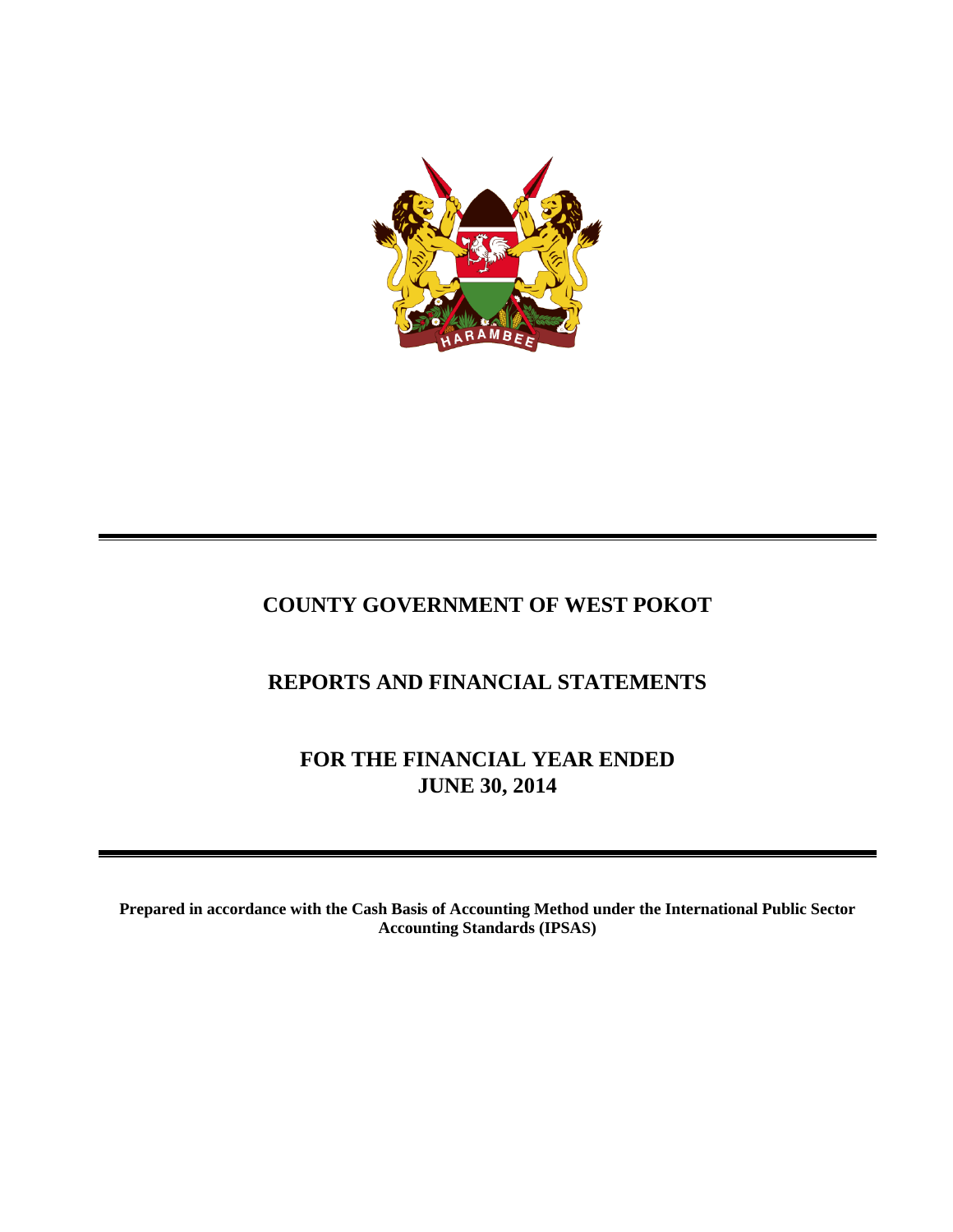| L.             | KEY COUNTY GOVERNMENT OF WEST POKOT INFORMATION AND MANAGEMENT  3      |  |
|----------------|------------------------------------------------------------------------|--|
| $1_{-}$        |                                                                        |  |
| 2.             | STATEMENT OF COUNTY GOVERNMENT OF WEST POKOT MANAGEMENT                |  |
|                | 3. REPORT OF THE INDEPENDENT AUDITORS ON THE COUNTY GOVERNMENT OF WEST |  |
|                |                                                                        |  |
| 5.             |                                                                        |  |
| 6.             |                                                                        |  |
| 7 <sup>1</sup> | SUMMARY STATEMENT OF APPROPRIATION: RECURRENT & DEVELOPMENT            |  |
| 8.             |                                                                        |  |
| 9.             |                                                                        |  |
| 10.            |                                                                        |  |
| 11.            |                                                                        |  |
| 12.            |                                                                        |  |
| 13.            |                                                                        |  |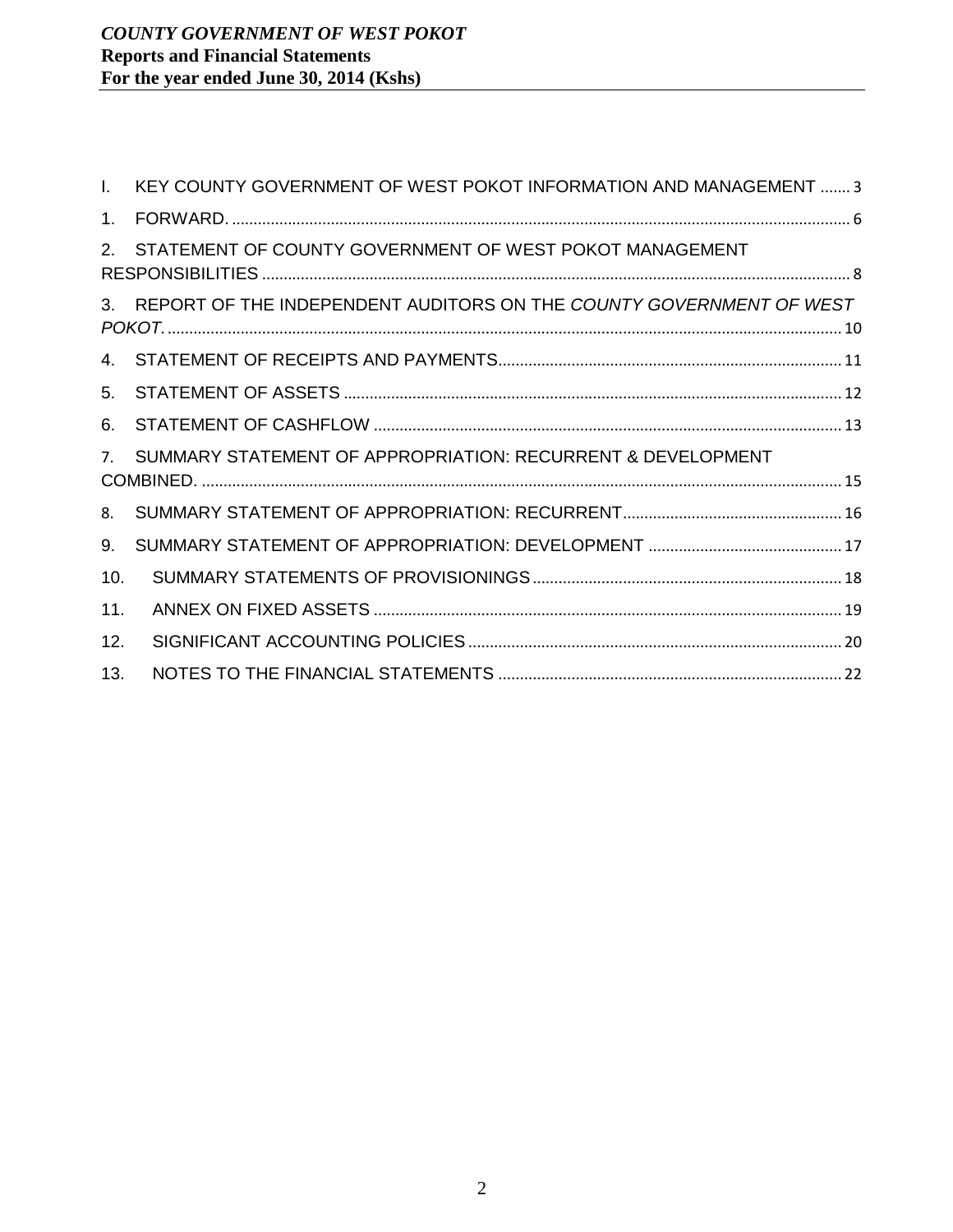## <span id="page-2-0"></span>**I. KEY COUNTY GOVERNMENT OF WEST POKOT INFORMATION AND MANAGEMENT**

#### **(a) Background information**

The County is constituted as per the constitution of Kenya is headed by the County Governor, who is responsible for the general policy and strategic direction of the County.

#### **(b) Key Management**

The County Government of West Pokot's day-to-day management is under the following key organs:

- County Government Executive(County Treasury); And
- County Assembly(Finance Budget and Appropriation Committee)

#### **(c) Fiduciary Management**

The key management personnel who held office during the financial year ended  $30<sup>th</sup>$  June 2014 and who had direct fiduciary responsibility were:

| N <sub>0</sub> | <b>Designation</b>                 | <b>Name</b>                     |
|----------------|------------------------------------|---------------------------------|
| 1.             | <b>Accounting Officer</b>          |                                 |
|                | Office of the Governor             | Mr. Joel Arumonyang             |
| 2.             | <b>Accounting Officer</b>          | <b>Mr. Jackson Pengat</b>       |
|                | Finance & Economic planning        |                                 |
| 3.             | Interim Accounting Officer         | Mr. Francis Wanyoike            |
|                | Roads, Public works & Transport    |                                 |
| 4.             | <b>Accounting Officer</b>          | Mr. James Akudian               |
|                | <b>Health and Sanitation</b>       |                                 |
| 5.             | Accounting officer                 | Mr. Alukulem Juma David         |
|                | <b>Education and ICT</b>           |                                 |
| 6.             | <b>Accounting Officer</b>          | Mrs. Lilian Chepigh Korinyang   |
|                | Agriculture and Irrigation         |                                 |
| 7.             | Accounting officer                 |                                 |
|                | Livestock development, Veterinary  | <b>Mrs. Christine Akuto</b>     |
|                | services and Fisheries             |                                 |
| 8.             | <b>Accounting Officer</b>          |                                 |
|                | Trade, Industry, Cooperative       | Mrs. Dinah Cherotich Ngorokomoi |
|                | Development and Energy             |                                 |
| 9.             | <b>Accounting Officer</b>          |                                 |
|                | Lands, Physical planning and urban | <b>Mr. Mathew Rionokal</b>      |
|                | Development & Housing              |                                 |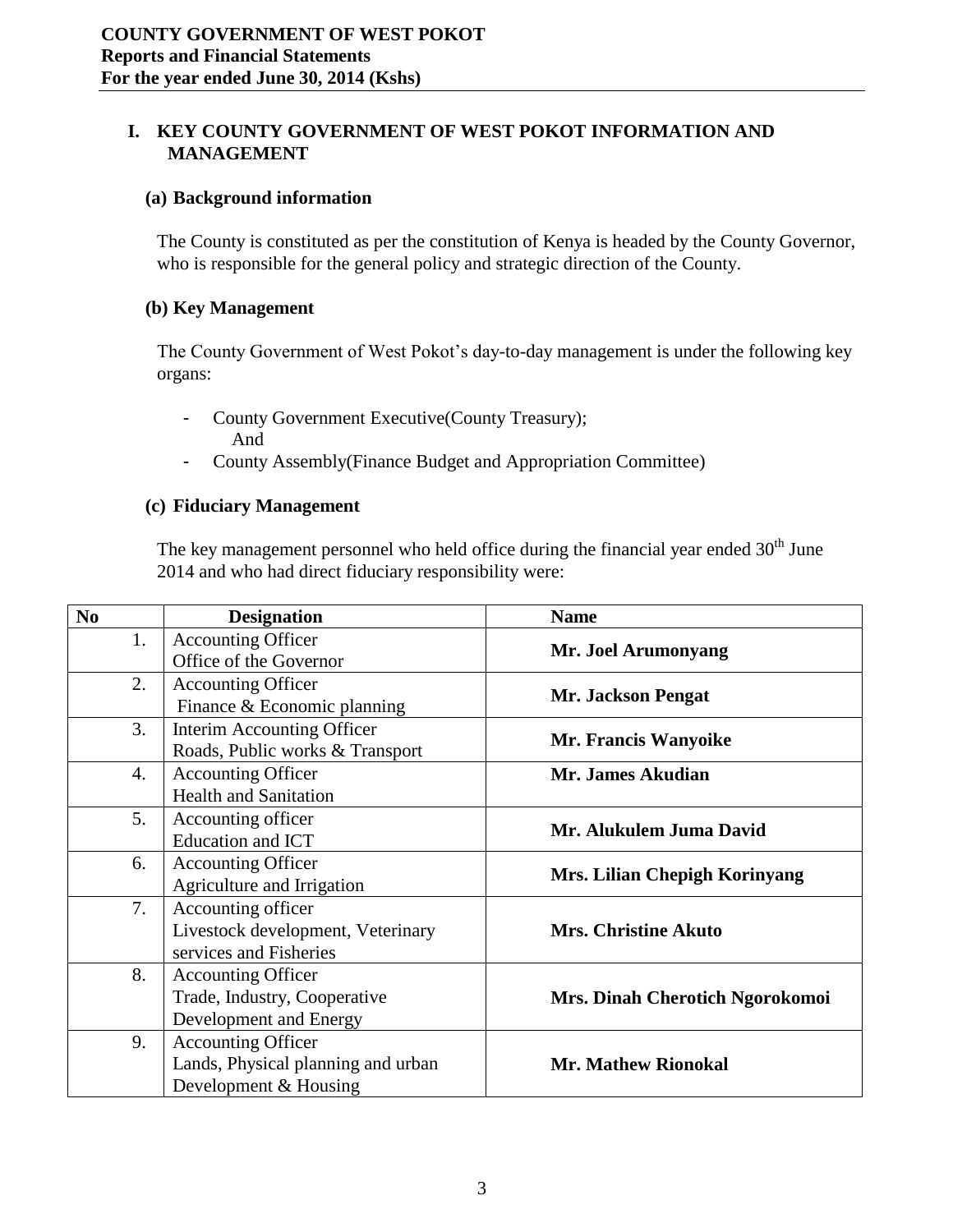| N <sub>0</sub> | <b>Designation</b>                      | <b>Name</b>                 |
|----------------|-----------------------------------------|-----------------------------|
| 10.            | <b>Accounting Officer</b>               |                             |
|                | Water, Environment and Natural          | Mr. Alfred Tulel Ngolekou   |
|                | Resources                               |                             |
| 11.            | <b>Accounting Officer</b>               |                             |
|                | Tourism, Culture, Gender and Social     | <b>Mr. Kales Moses</b>      |
|                | Development                             |                             |
| 12.            | <b>Accounting Officer</b>               | Mr. Julius Ariwomoi         |
|                | west Pokot County Assembly              |                             |
| 13.            | <b>Accounting Officer</b>               |                             |
|                | <b>West Pokot County Public Service</b> | <b>Ms. Carolyne Chezupo</b> |
|                | Board                                   |                             |

#### **(d) Fiduciary Oversight Arrangements**

Here, provide a high-level description of the key fiduciary oversight arrangements covering (say):

- **-** Audit and finance committee activities
- **-** County assembly committee activities
- **-** Development partner oversight activities
- **-** Other oversight activities

#### **(e) County Government of West Pokot Headquarters**

P.O. Box 222 Office of the Governor Off Kapenguria County Hospital Road Kapenguria, KENYA

#### **(f) County Government of West Pokot Contacts**

Telephone: (254) 0532014000 E-mail: info@westpokot.go.ke Website: www.westpokot.go.ke

#### **(g) County Government of West Pokot Bankers**

- 1. Central Bank of Kenya Haile Selassie Avenue P.O. Box 60000 City Square 00200 Nairobi, Kenya
- 2. Kenya Commercial Bank Kapenguria Branch, P.O Box Kapenguria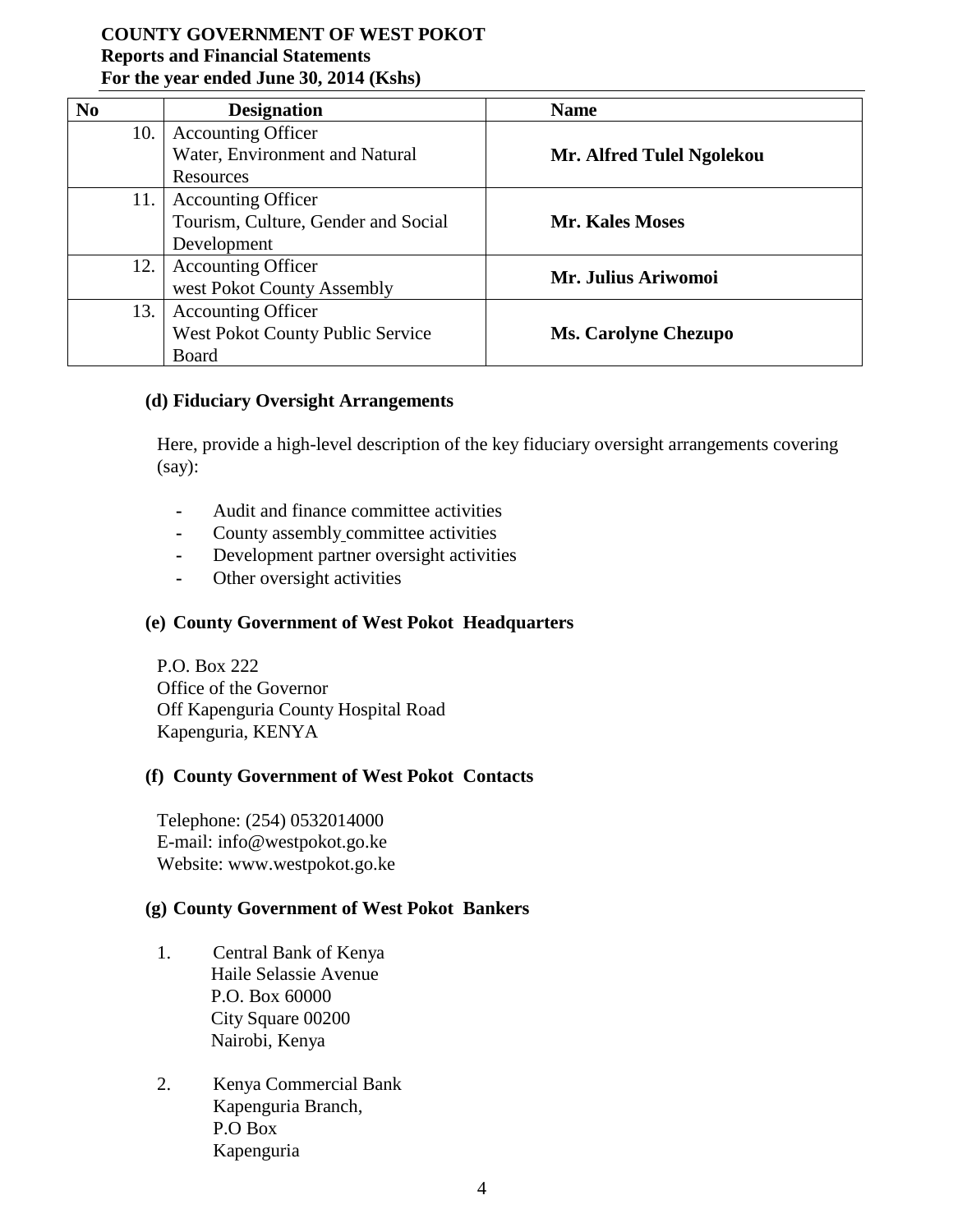3. Equity bank Kapenguria Branch P.O Box Kapenguria

# **(h) Independent Auditors**

Auditor General Kenya National Audit Office Anniversary Towers, University Way P.O. Box 30084 GOP 00100 Nairobi, Kenya

# **(i) Principal Legal Adviser**

The Attorney General State Law Office Harambee Avenue P.O. Box 40112 City Square 00200 Nairobi, Kenya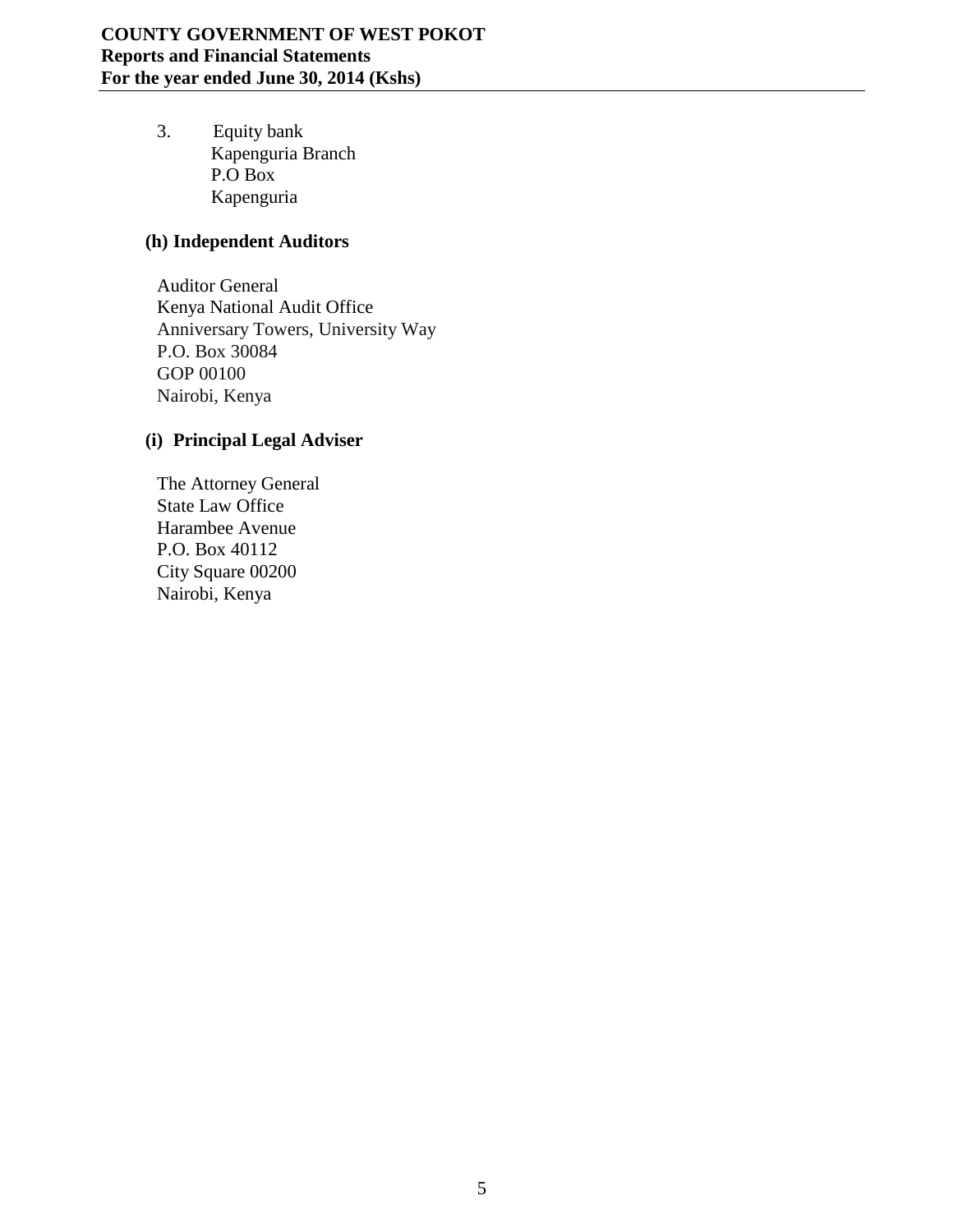#### <span id="page-5-0"></span>**1. FORWARD.**

This is the first West Pokot County Annual Fiscal Report for the Financial Year ending June 30<sup>th</sup> 2014. The Constitution 2010 and the Public Finance Management Act 2012 respectively ushered in a new paradigm in public finance management. The County Annual financial report reviews the utilization of resources that were required for implementation of the devolved County Government during the FY 2013/2014. It also reveals the outputs and impacts of the projects implemented using the resources allocated to the county of West Pokot.

We are pleased to report that we utilized 77 percent of our allocated budget in FY 2013/2014. The major projects undertaken in the county include Makutano parking, street lighting, construction of sub county administration offices, Treasury building, construction of access roads and routine maintenance, establishment of a Medical Training College, construction of health facilities and staff houses for health personnel as well as establishment of an ECD college and a bursary fund for the needy students.

Other notable outputs done within the last fiscal year includes construction of retail markets, purchase and distribution of milk coolers, drilling of boreholes and construction of sand dams, establishing water supply schemes, renovation of social halls and construction of various office blocks which are to be completed in the Financial year 2014/15. The county prepared a county integrated development plan and began the preparation of a spatial plan.

In addition to successfully implementing various projects throughout the County, the establishment of a Procurement unit was vital in instituting the Open- tendering process that ensured healthy competition and create value for money.

The implementation of the various projects and programmes ensured that there is improved public service delivery by taking services closer to the public hence improved quality of services in health, water and education; access to markets; empowered youths and improved local economy.

The main challenges encountered by the county in FY2013/2014 were inadequate human resource capacity to effectively and efficiently implement projects; Under estimated cost of programmes resulting in funds shortage which necessitated reallocation; Undefined division of roles and functions carried out by the National government versus the county government; Untimely disbursement of funds from National Treasury which resulted in major delays of capital projects; Lengthy procurement process; delayed disbursement of the June tranche and most importantly undisbursed Donor funds in the amount of Kshs 437 ,777,043.

To address these challenges, the County Government has increased employment in areas of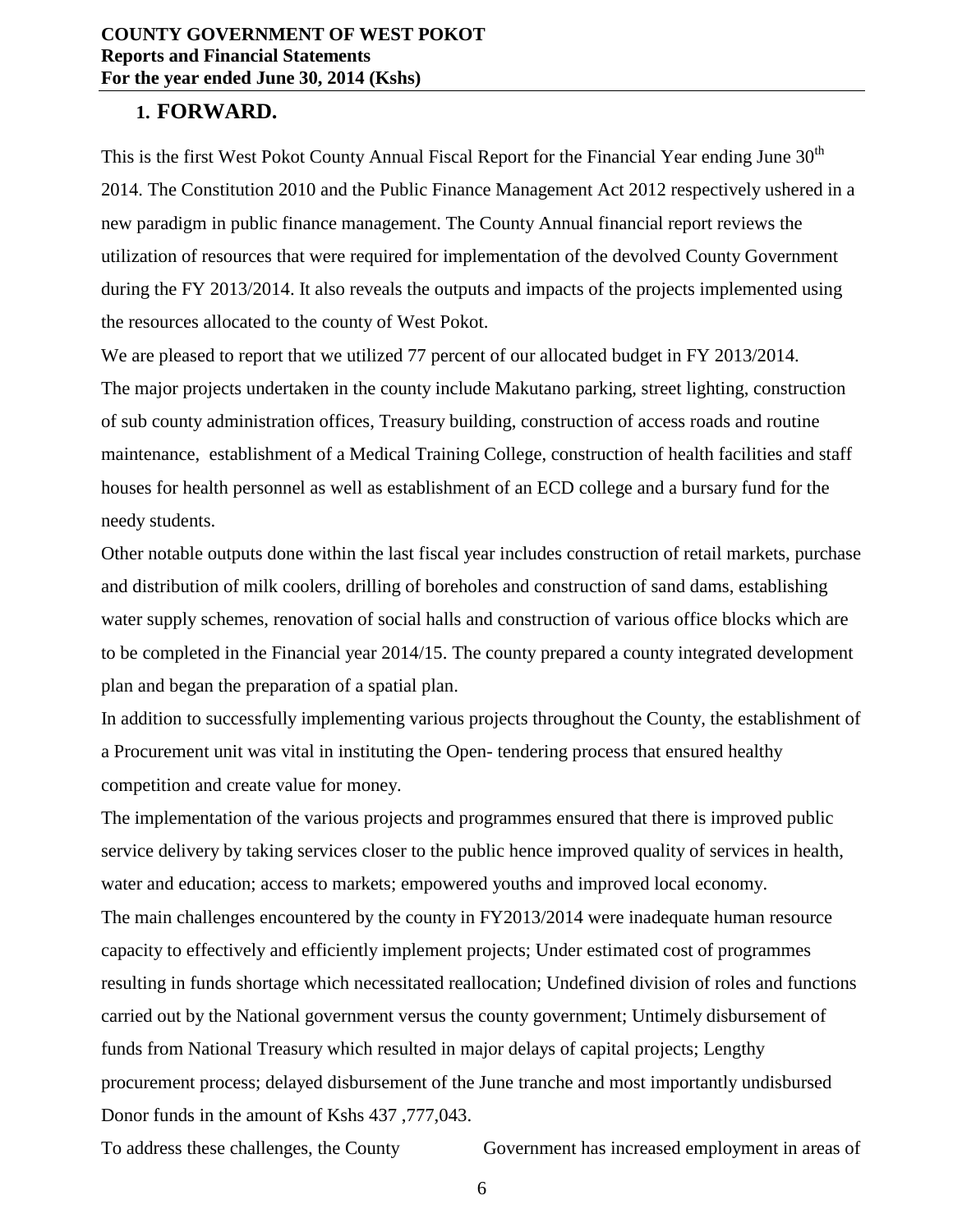Procurement, Quantity Survey, Engineering, Monitoring and Evaluation and Accounting; Undertaken intensive staff training; utilized technology and automation to enhance service delivery like integration of IFMIS and E-Procurement; Enhanced budget making process by implementing programme-based budgeting.

This financial report gives an insight into the past fiscal year and provides an analysis of how the funds were expended. We intend to improve on the shortcomings that have been identified. We are also ready, as a county, to receive feedback on ways of improving on our working modalities.

Joel Arumonyang County Secretary WEST POKOT COUNTY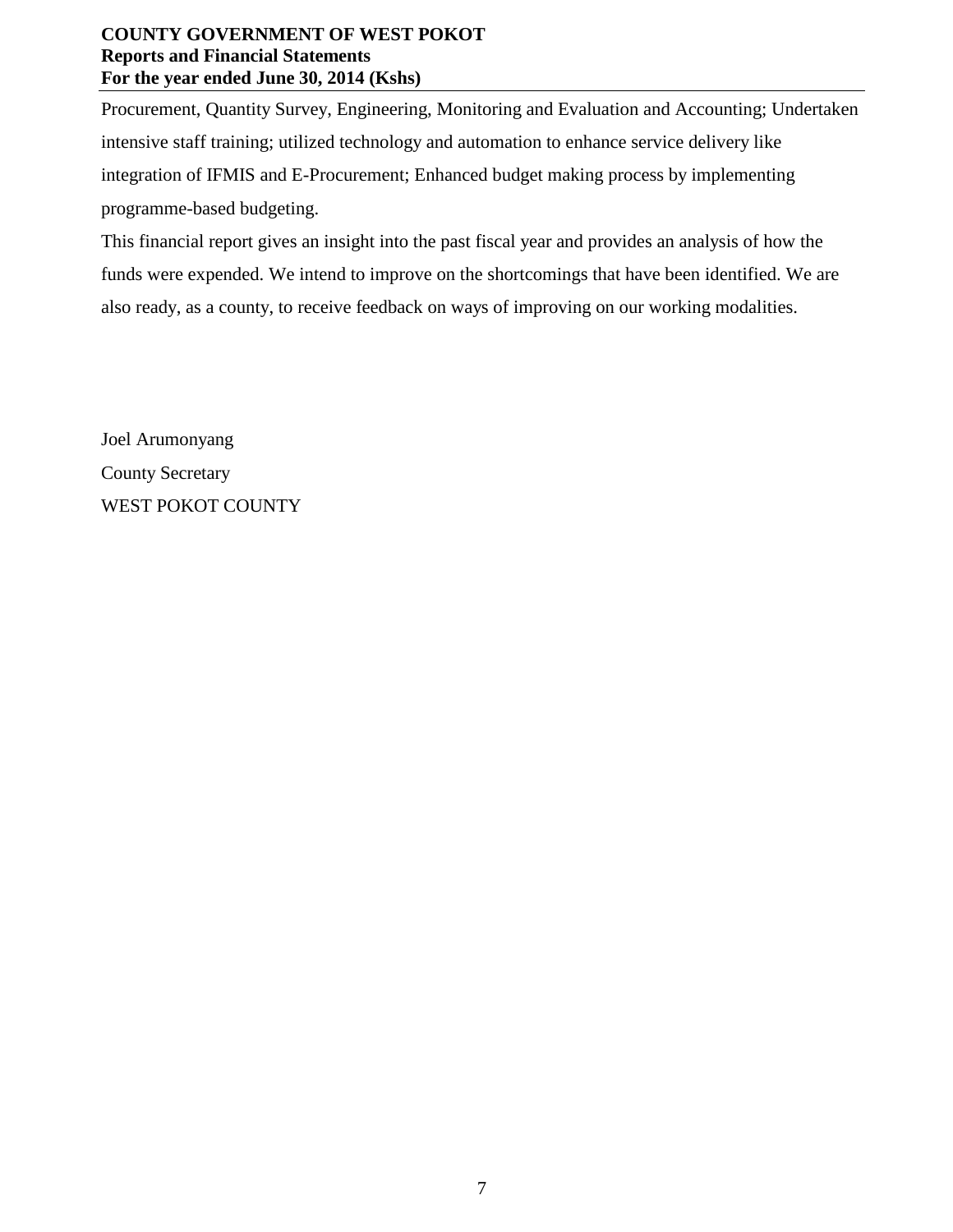# <span id="page-7-0"></span>**2. STATEMENT OF COUNTY GOVERNMENT OF WEST POKOT MANAGEMENT RESPONSIBILITIES**

Section 163,164and 165 of the Public Finance Management Act, 2012 requires that, at the end of each financial year, the County Treasury shall prepare financial statements of each County Government entity, receiver of revenue and consolidated financial statements for all county entities in accordance with the standards and formats prescribed by the Public Sector Accounting Standards Board of Kenya

The county executive committee (CEC) member Finance and Economic Planning of the County Government of West Pokot is responsible for the preparation and presentation of the County Government of West Pokot's financial statements, which give a true and fair view of the state of affairs of the County Government of West Pokot for and as at the end of the financial year (period) ended on June 30, 2014. This responsibility includes: (i) maintaining adequate financial management arrangements and ensuring that these continue to be effective throughout the reporting period; (ii) maintaining proper accounting records, which disclose with reasonable accuracy at any time the financial position of the County Government of West Pokot ; (iii) designing, implementing and maintaining internal controls relevant to the preparation and fair presentation of the financial statements, and ensuring that they are free from material misstatements, whether due to error or fraud; (iv) safeguarding the assets of the County Government of West Pokot ; (v) selecting and applying appropriate accounting policies; and (vi) making accounting estimates that are reasonable in the circumstances.

The CEC member Finance and Economic Planning accepts responsibility for the County Government of West Pokot's financial statements, which have been prepared on the Cash Basis Method of Financial Reporting, using appropriate accounting policies in accordance with International Public Sector Accounting Standards (IPSAS). The CEC member Finance and Economic Planning is of the opinion that the County Government of West Pokot's financial statements give a true and fair view of the state of County Government of West Pokot's transactions during the financial year ended June 30, 2014, and of the County Government of West Pokot's financial position as at that date. The CEC member for Finance and Economic Planning of the County Government of West Pokot further confirms the completeness of the accounting records maintained for the County Government of West Pokot, which have been relied upon in the preparation of the County Government of West Pokot's financial statements as well as the adequacy of the systems of internal financial control.

8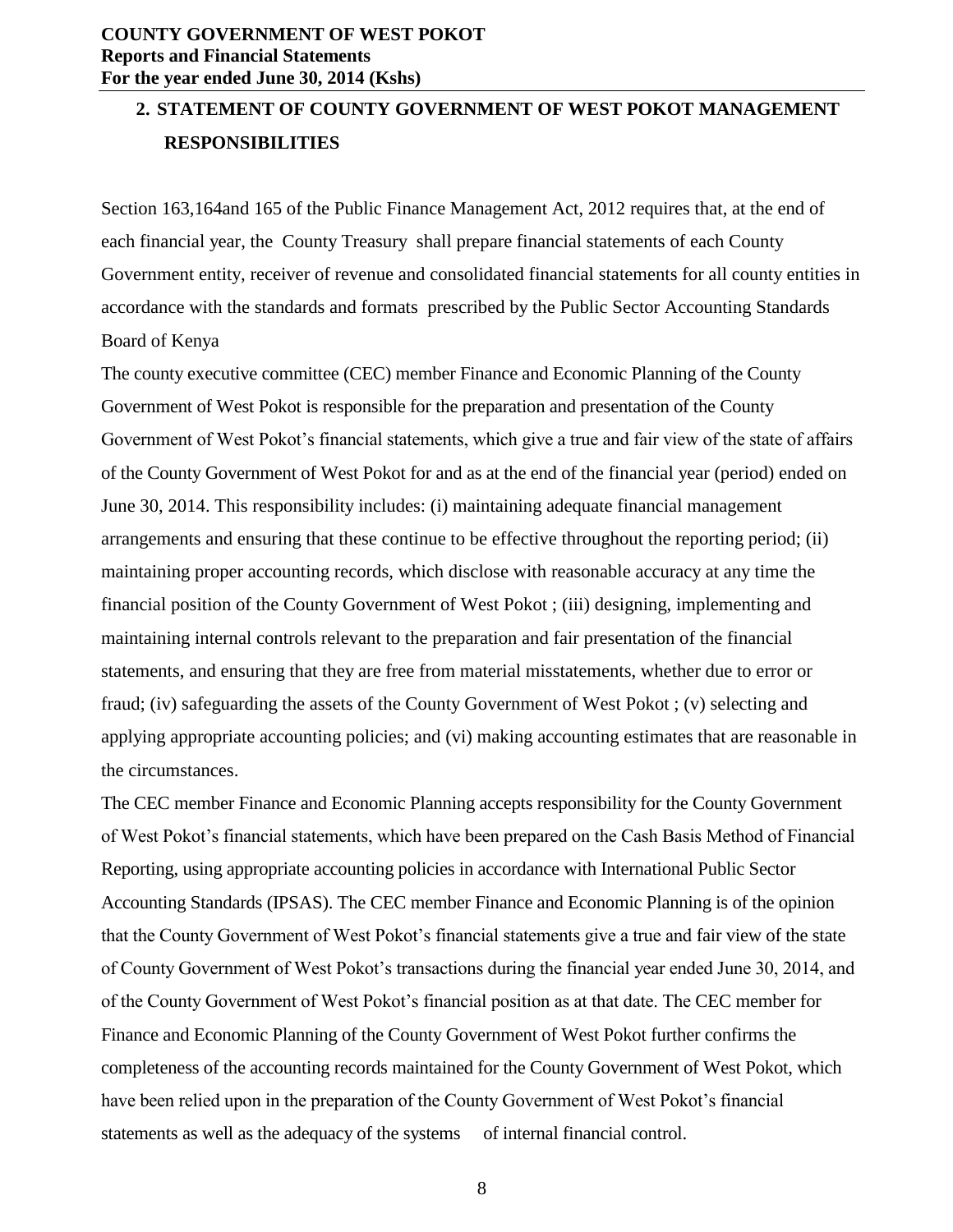The CEC member for Finance and Economic Planning of the County Government of West Pokot confirms that the County Government of West Pokot has complied fully with applicable Government Regulations and the terms of external financing covenants (where applicable), and that the County Government of West Pokot's funds received during the year under audit were used for the eligible purposes for which they were intended and were properly accounted for. Further the CEC member for Finance and Economic Planning confirms that the County Government of West Pokot's financial statements have been prepared in a form that complies with relevant accounting standards prescribed by the Public Sector Accounting Standards Board of Kenya.

### **Approval of the financial statements**

The County Government of West Pokot's financial statements were approved and signed by the county executive committee (CEC) member Finance and Economic Planning on  $2014$ .

Joel K. Ngolekong (CEC) Member **Finance and Economic Planning**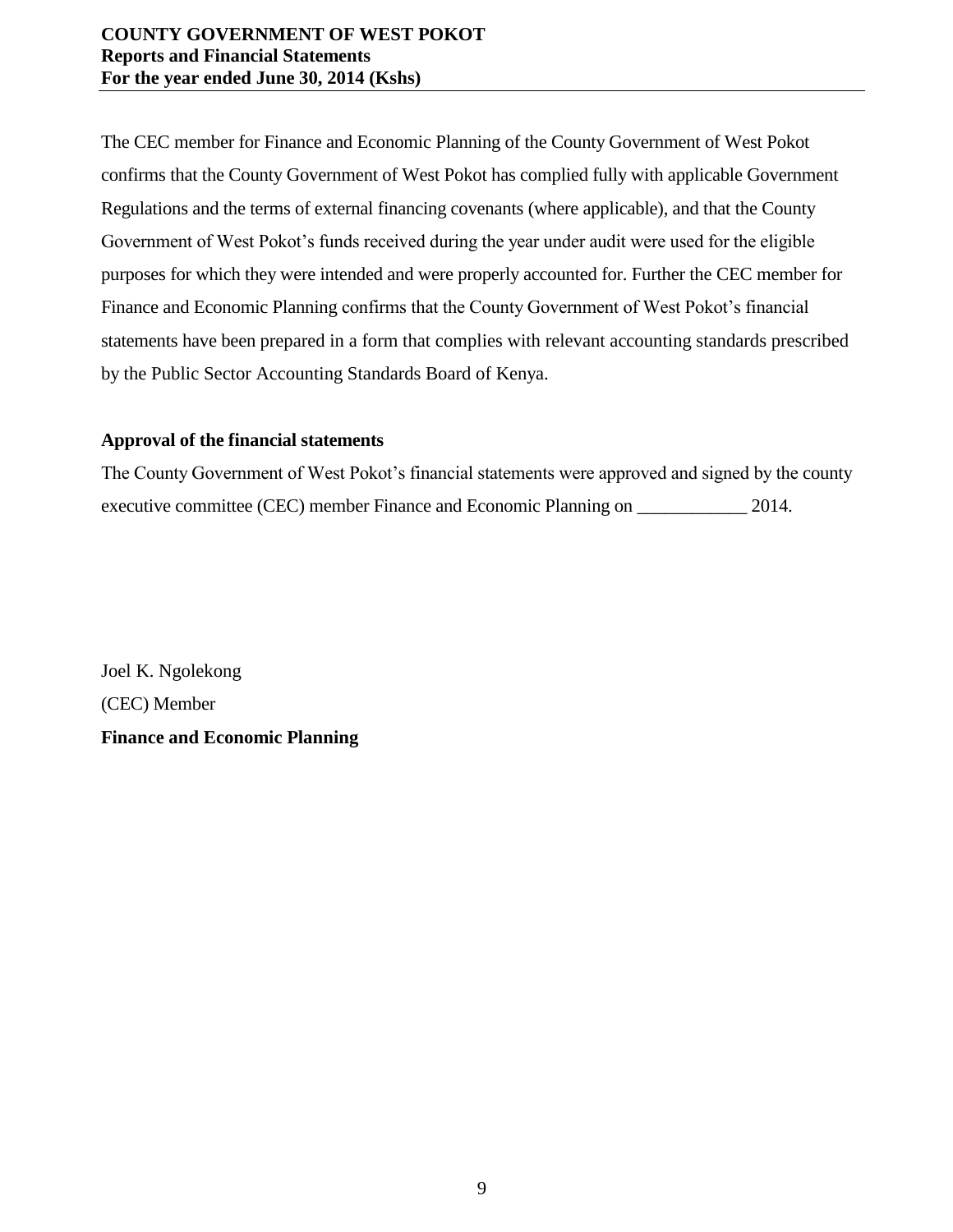<span id="page-9-0"></span>**3. REPORT OF THE INDEPENDENT AUDITORS ON THE** *COUNTY GOVERNMENT OF WEST POKOT.*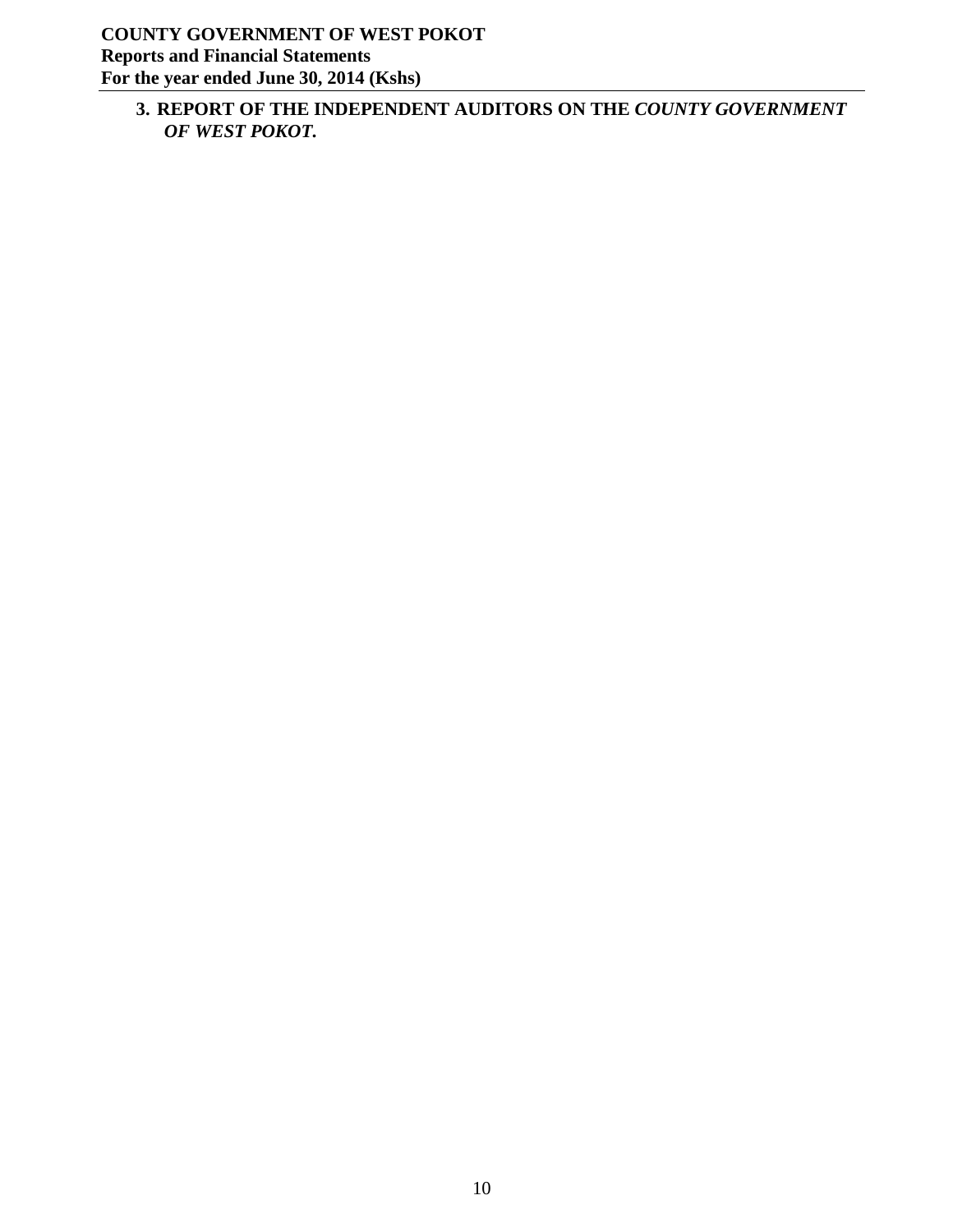### <span id="page-10-0"></span>**4. STATEMENT OF RECEIPTS AND PAYMENTS**

|                                                                                      | Note           | 2013-2014     | 2012-2013   |
|--------------------------------------------------------------------------------------|----------------|---------------|-------------|
|                                                                                      |                | Kshs          | Kshs        |
| <b>RECEIPTS</b>                                                                      |                |               |             |
| <b>Tax Revenues</b>                                                                  | $\mathbf{1}$   |               |             |
| Social Security Contributions                                                        | $\overline{2}$ |               |             |
| Proceeds from Domestic and Foreign Grants<br><b>Transfers from National Treasury</b> | 3<br>4         | 3,091,421,148 | 162,445,373 |
| <b>Transfers from Other Government Entities</b>                                      | 5              | 2,589,960     | 67,780,200  |
| Proceeds from Domestic Borrowings                                                    | 6              |               |             |
| Domestic currency and Domestic Deposits                                              | 7              |               |             |
| Proceeds from Sale of Assets                                                         | 8              |               |             |
| Reimbursements and Refunds                                                           | 9              |               |             |
| <b>Returns of Equity Holdings</b>                                                    | 10             |               |             |
| <b>Other Revenues</b>                                                                | 11             | 56,236,786    |             |
| <b>TOTAL REVENUES</b>                                                                |                | 3,150,247,894 | 230,225,573 |
| <b>PAYMENTS</b>                                                                      |                |               |             |
| <b>Compensation of Employees</b>                                                     | 12             | 919,349,819   | 32,132,758  |
| Use of goods and services                                                            | 13             | 578,370,483   | 41,645,976  |
| Interest payments                                                                    | 14             |               |             |
| Subsidies                                                                            | 15             |               |             |
| <b>Transfers to Other Government Units</b>                                           | 16             |               | 8,779,812   |
| Other grants and transfers                                                           | 17             | 190,447,365   |             |
| Social Security Benefits                                                             | 18             |               |             |
| <b>Acquisition of Assets</b><br>Repayment of principal on Domestic and Foreign       | 19             | 1,115,513,297 | 147,667,027 |
| borrowing                                                                            | 21             |               |             |
| Other Payments                                                                       | 22             |               |             |
| <b>TOTAL PAYMENTS</b>                                                                |                | 2,803680,964  | 230,225,573 |
| <b>SURPLUS/DEFICIT</b>                                                               |                | 346,566,931   | <u>0</u>    |

The accounting policies and explanatory notes to these financial statements form an integral part of the financial statements. The entity financial statements were approved on \_\_\_\_\_\_\_\_\_\_\_\_\_\_ 2014 and signed by:

\_\_\_\_\_\_\_\_\_\_\_\_\_\_\_\_\_\_\_\_\_\_\_\_\_\_\_ \_\_\_\_\_\_\_\_\_\_\_\_\_\_\_\_\_\_\_\_\_\_\_

(CEC) Member Head of Treasury Accounting

**Finance and Economic Planning**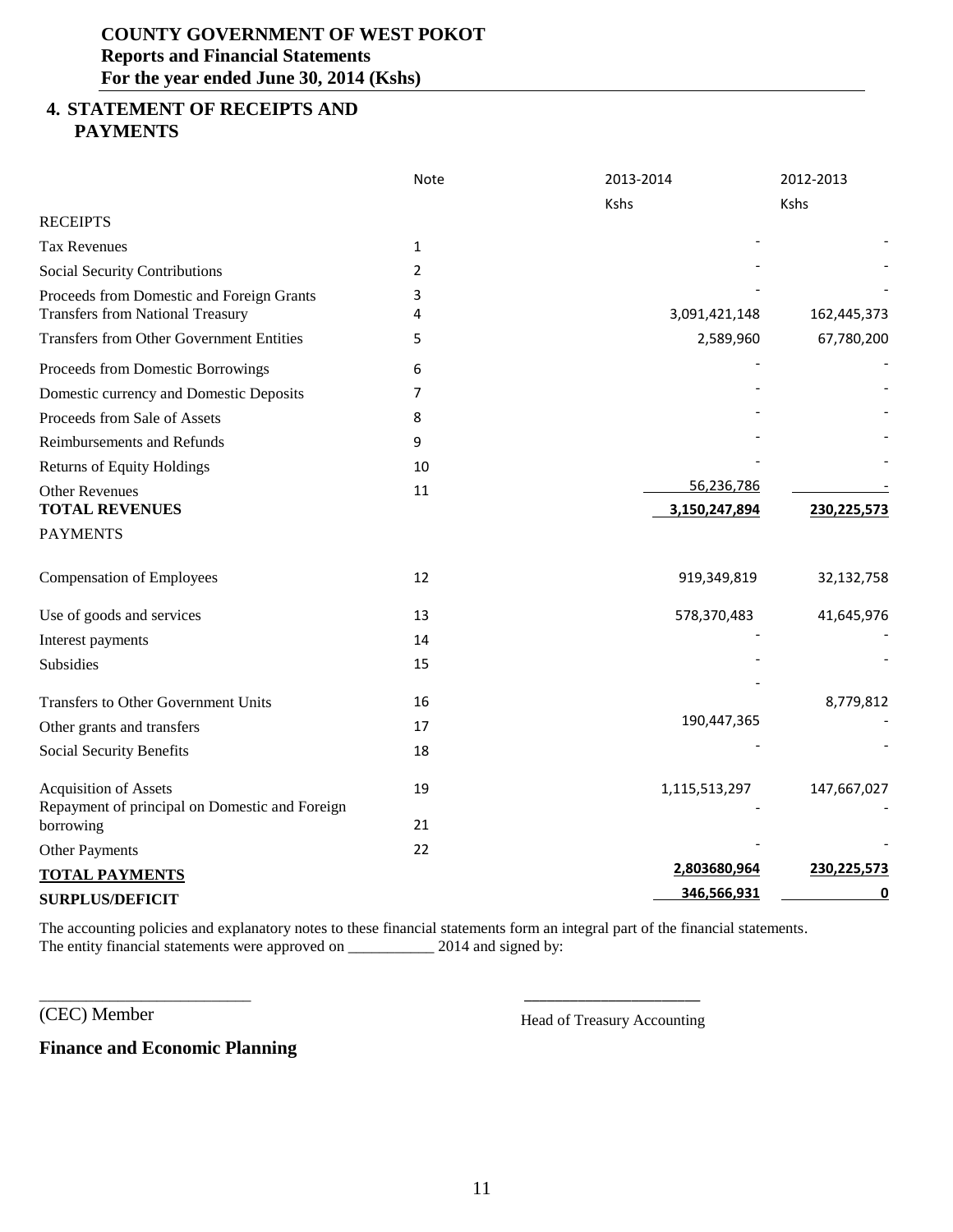#### <span id="page-11-0"></span>**5. STATEMENT OF ASSETS**

|                                  | <b>Note</b> | 2013-2014   | 2012-2013   |
|----------------------------------|-------------|-------------|-------------|
|                                  |             | <b>Kshs</b> | <b>Kshs</b> |
| <b>FINANCIAL ASSETS</b>          |             |             |             |
| <b>Cash and Cash Equivalents</b> |             |             |             |
| <b>Bank Balances</b>             | 23A         | 355,580,879 | 9,111,955   |
| <b>Cash Balances</b>             | 23B         | 106,586     | 8,579       |
| <b>Cash Equivalents</b>          | 23C         |             |             |
| <b>Outstanding Imprests</b>      | 23D         |             |             |
| TOTAL FINANCIAL ASSETS           |             | 355,687,465 | 9,120,534   |
| <b>REPRESENTED BY</b>            |             |             |             |
| Fund balance b/fwd.              | 24          | 9,120,534   | 9,120,534   |
| Surplus/Deficit for the year     |             | 346,566,931 |             |
| Prior year adjustments           | 25          |             |             |
| <b>NET FINANCIAL POSSITION</b>   |             | 355,687465  | 9,120,534   |
|                                  |             | 0           |             |

The accounting policies and explanatory notes to these financial statements form an integral part of the financial statements. The financial statements were approved on \_\_\_\_\_\_\_\_\_\_\_\_\_\_\_\_\_\_\_\_ 2014 and signed by:

(CEC) Member Head of Treasury Accounting

**Finance and Economic Planning**

\_\_\_\_\_\_\_\_\_\_\_\_\_\_\_\_\_\_\_\_\_\_\_\_\_\_\_ \_\_\_\_\_\_\_\_\_\_\_\_\_\_\_\_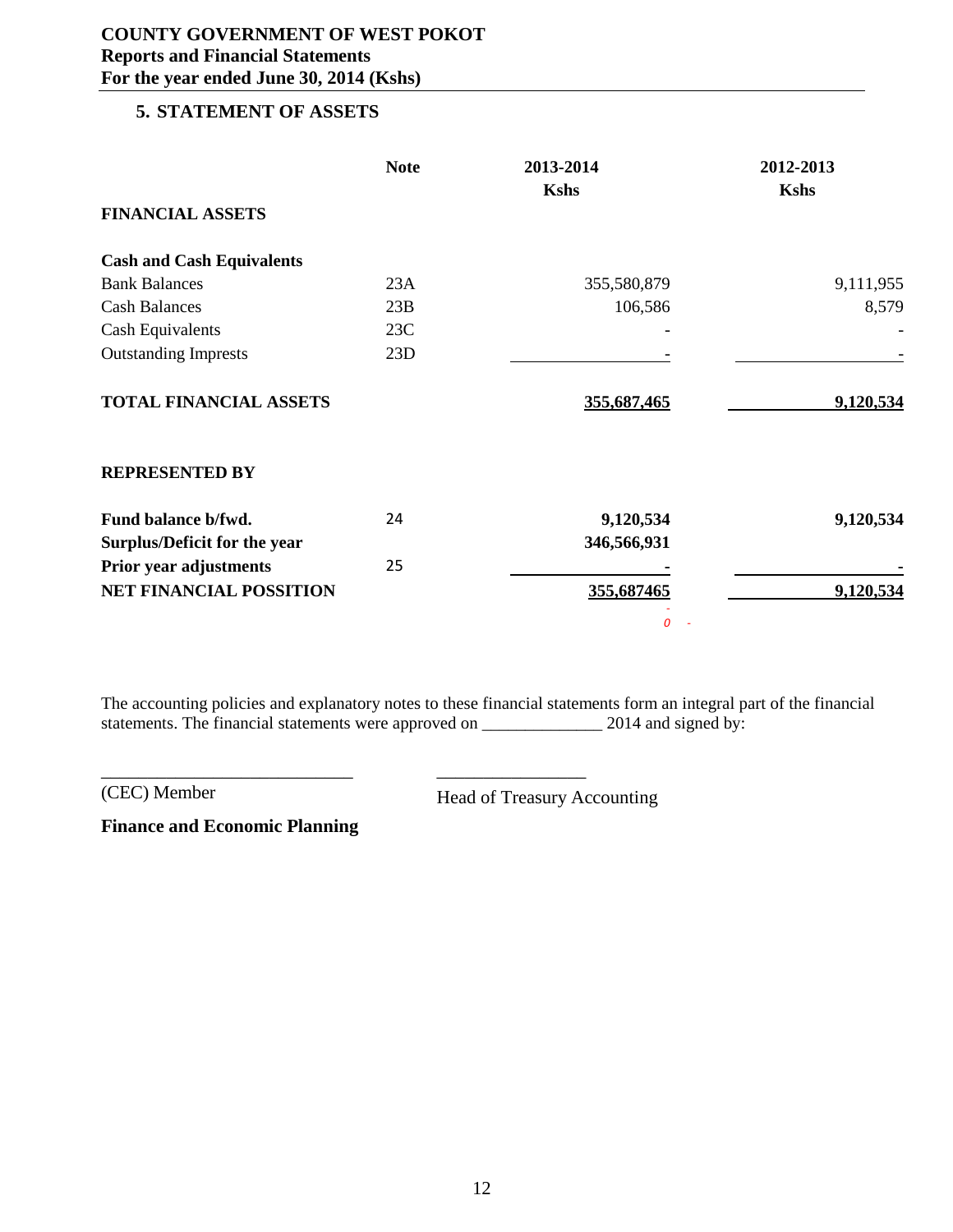<span id="page-12-0"></span>

| $\frac{1}{2}$<br><b>6. STATEMENT OF CASHFLOW</b>            |             |                              |                              |
|-------------------------------------------------------------|-------------|------------------------------|------------------------------|
|                                                             | <b>Note</b> | $2013 - 2014$<br><b>Kshs</b> | $2012 - 2013$<br><b>Kshs</b> |
| <b>CASH FLOW FROM OPERATING ACTIVITIES</b>                  |             |                              |                              |
| <b>Receipts for operating income</b>                        |             |                              |                              |
| <b>Tax Revenues</b>                                         | 1           |                              |                              |
| <b>Social Security Contributions</b>                        | 2           |                              |                              |
| Proceeds from Domestic and Foreign Grants                   | 3           |                              |                              |
| <b>Transfers from National Treasury</b>                     | 4           | 3,091,421,148                | 162,445,373                  |
| <b>Transfers from Other Government Entities</b>             | 5           | 2,589,960                    | 67,780,200                   |
| <b>Reimbursements and Refunds</b>                           | 9           |                              |                              |
| <b>Returns of Equity Holdings</b>                           | 10          |                              |                              |
| <b>Other Revenues</b>                                       | 11          | 56,236,786                   |                              |
| <b>Payments for operating expenses</b>                      |             |                              |                              |
| <b>Compensation of Employees</b>                            | 12          | 919,349,819                  | 32, 132, 758                 |
| Use of goods and services                                   | 13          | 578,370,483                  | 41,645,976                   |
| Interest payments                                           | 14          |                              |                              |
| Subsidies                                                   | 15          |                              |                              |
| <b>Transfers to Other Government Units</b>                  | 16          |                              | 8,779,812                    |
| Other grants and transfers                                  | 17          | 190,447,365                  |                              |
| Social Security Benefits                                    | 18          |                              |                              |
| <b>Other Expenses</b>                                       | 22          |                              |                              |
| <b>Adjusted for:</b>                                        |             |                              |                              |
| Adjustments during the year                                 |             |                              |                              |
| Net cash flow from operating activities                     |             | 1,462,080,227                | 147,667,027                  |
| <b>CASHFLOW FROM INVESTING ACTIVITIES</b>                   |             |                              |                              |
| Proceeds from Sale of Assets                                | 8           |                              |                              |
| <b>Acquisition of Assets</b>                                | 19          | 1,115,513,297                | 147,667,027                  |
| <b>Net cash flows from Investing Activities</b>             |             | 1,115,513,297 -              | 147,667,027                  |
| <b>CASHFLOW FROM BORROWING</b>                              |             |                              |                              |
| <b>ACTIVITIES</b>                                           |             |                              |                              |
| Proceeds from Domestic Borrowings                           | 6           |                              |                              |
| Proceeds from Foreign Borrowings                            | 7           |                              |                              |
| Repayment of principal on Domestic and Foreign<br>borrowing | 21          |                              |                              |
| Net cash flow from financing activities                     |             |                              |                              |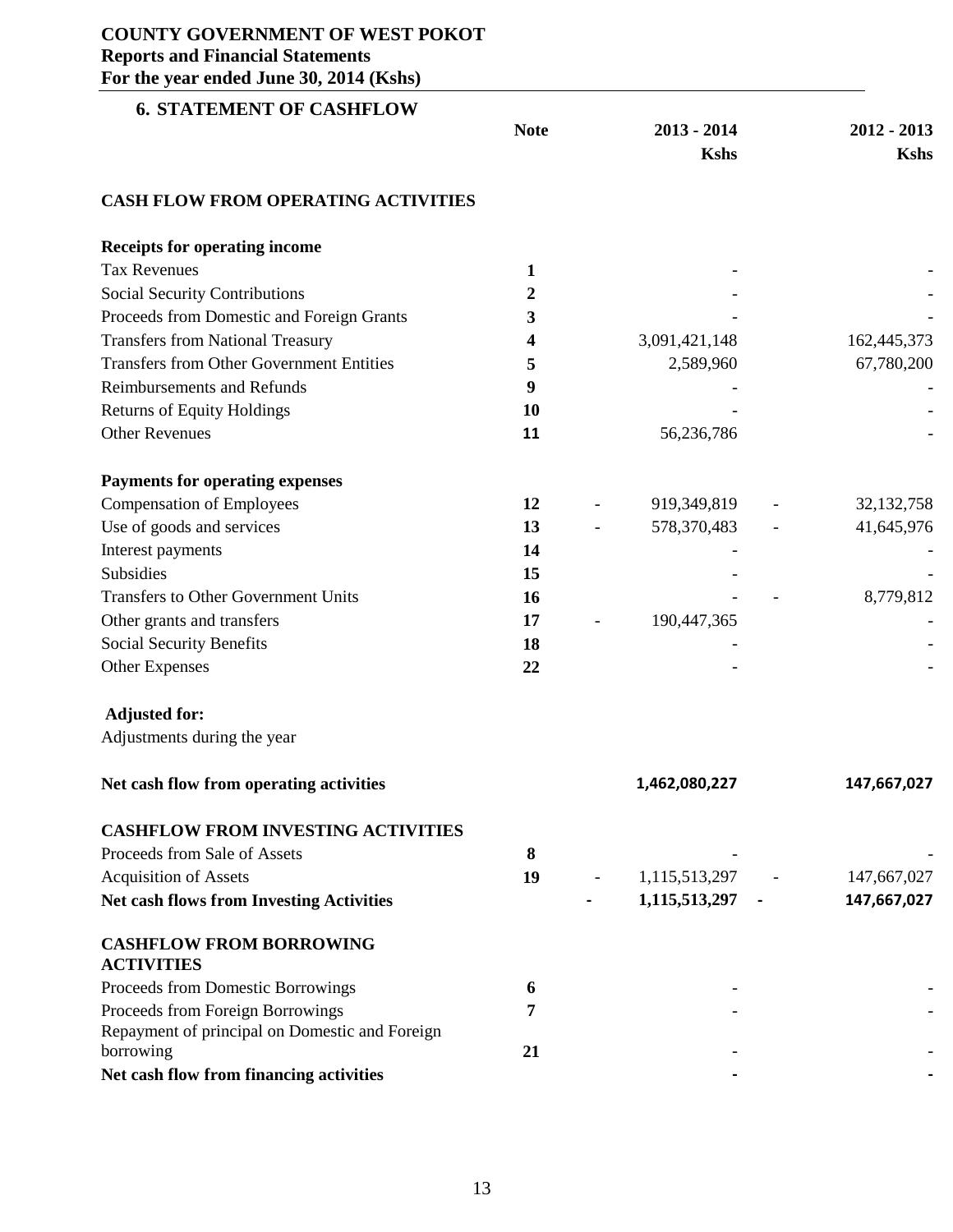| NET INCREASE IN CASH AND CASH                |    |             |           |
|----------------------------------------------|----|-------------|-----------|
| <b>EQUIVALENT</b>                            |    | 346,566,931 | 0         |
| Cash and cash equivalent at BEGINNING of the |    |             |           |
| year                                         | 24 | 9,120,534   | 9,120,534 |
| Cash and cash equivalent at END of the year  | 23 | 355,687,465 | 9,120,534 |
| Control                                      |    | 0           |           |

The accounting policies and explanatory notes to these financial statements form an integral part of the financial statements. The financial statements were approved on \_\_\_\_\_\_\_\_\_\_\_\_\_\_\_\_\_\_\_\_ 2014 and signed by:

 $\overline{\phantom{a}}$  , and the contract of the contract of the contract of the contract of the contract of the contract of the contract of the contract of the contract of the contract of the contract of the contract of the contrac

(CEC) Member

**Finance and Economic Planning**

Head of Treasury Accounting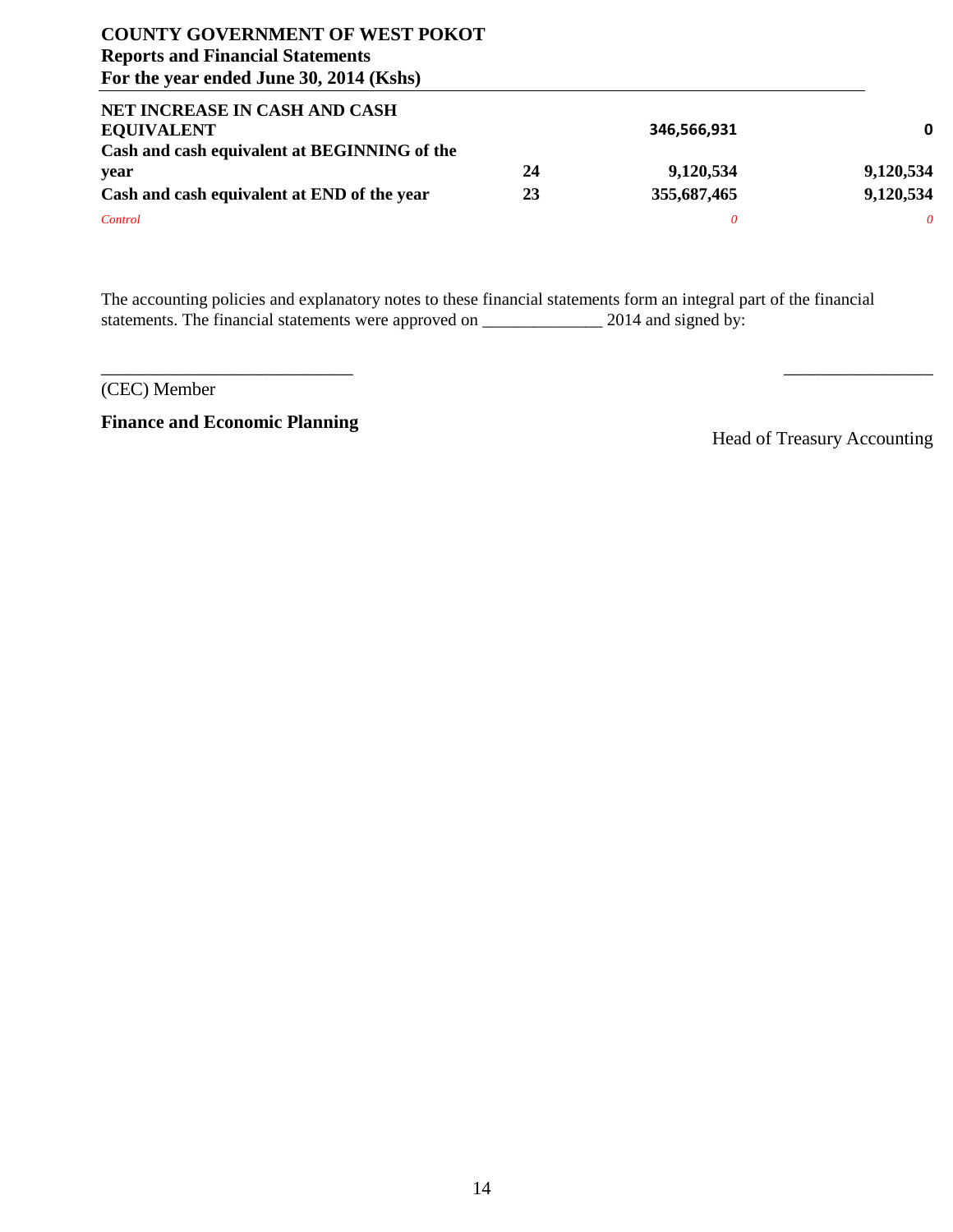#### <span id="page-14-0"></span>**7. SUMMARY STATEMENT OF APPROPRIATION: RECURRENT & DEVELOPMENT COMBINED.**

| Code                  | <b>Receipt/Expense</b><br><b>Item</b> | <b>Original</b><br><b>Budget</b> | <b>Adjustments</b> | <b>Final Budget</b> | <b>Actual on</b><br>Comparable<br><b>Basis</b> | <b>Budget</b><br><b>Utilisation</b><br><b>Difference</b> | $%$ of<br><b>Utilisation</b> |
|-----------------------|---------------------------------------|----------------------------------|--------------------|---------------------|------------------------------------------------|----------------------------------------------------------|------------------------------|
|                       |                                       | a                                | b                  | $c=a+b$             | d                                              | $e = c-d$                                                | $f = d/c$ %                  |
|                       | <b>RECEIPTS</b>                       |                                  |                    |                     |                                                |                                                          |                              |
| 991030                | Exchequer releases                    | 3,631,252,476                    |                    | 3,631,252,476       | 2,880,053,821                                  | 751,198,655                                              | 0.7931296                    |
|                       | Own Revenue                           | 30,149,995                       | 8,000,000          | 38,149,995          | 56,236,786                                     | 18,086,791                                               | 1.4740968                    |
|                       | <b>PAYMENTS</b>                       |                                  |                    |                     |                                                |                                                          |                              |
| 21                    | Compensation of<br>Employees          | 1,124,435,740                    | 185,403,952        | 939,031,789         | 919,349,819                                    | 19,681,970                                               | 0.9790401                    |
| 22                    | Use of goods and<br>services          | 484,771,368                      | 137,697,792        | 622,469,160         | 578,370,483                                    | 44,098,677                                               | 0.9291552                    |
| 261/2/4               | Other grants and<br>transfers         | 34,179,165                       | 156,371,428        | 190,550,593         | 190,447,365                                    | 103,228                                                  | 0.9994583                    |
| 30&40                 | <b>Acquisition of Assets</b>          | 1,386,688,422                    | 492,512,512        | 1,879,200,934       | 1,115,513,297                                  | 763,687,637                                              | 0.5936104                    |
| Grand<br><b>Total</b> |                                       | 3,030,074,695                    | 601,177,780        | 3,631,252,475       | 2,803,680,964                                  | 827,571,511                                              | 0.7720980                    |

**Budget execution - Recurrent - FY 2013/14**

The accounting policies and explanatory notes to these financial statements form an integral part of the financial statements. The financial statements were approved on \_\_\_\_\_\_\_\_\_\_\_\_\_\_\_\_\_\_\_\_ 2014 and signed by:

> Head of Treasury Accounting

\_\_\_\_\_\_\_\_\_\_\_\_\_

 $\overline{\phantom{a}}$ 

(CEC) Member

\_\_\_\_\_\_\_\_\_\_\_\_\_\_\_\_\_\_\_\_\_\_\_\_\_\_\_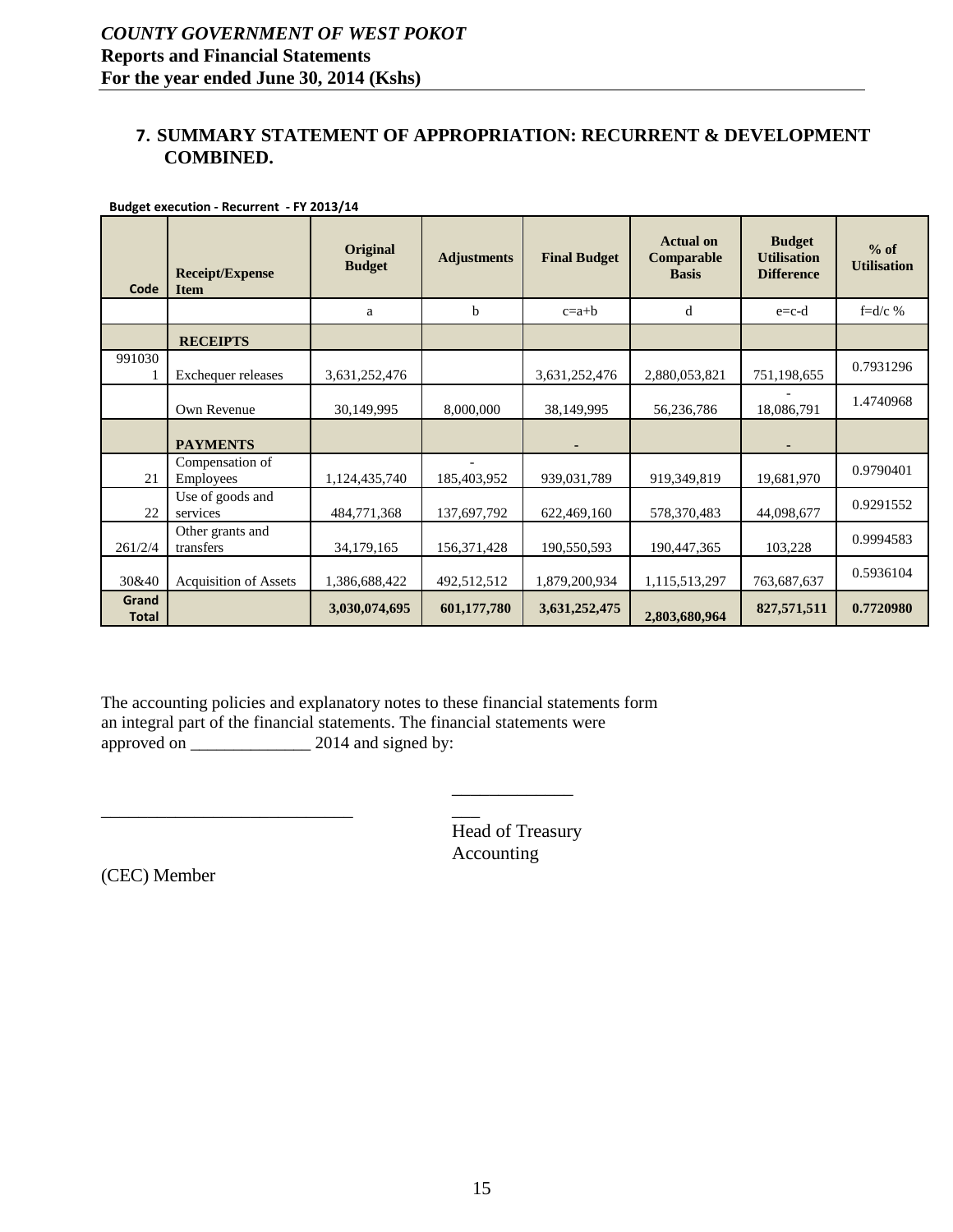# <span id="page-15-0"></span>**8. SUMMARY STATEMENT OF APPROPRIATION: RECURRENT**

| Code                  | <b>Receipt/Expense</b><br><b>Item</b> | Original<br><b>Budget</b> | <b>Adjustments</b> | <b>Final Budget</b> | <b>Actual on</b><br>Comparable<br><b>Basis</b> | <b>Budget</b><br><b>Utilisation</b><br><b>Difference</b> | $%$ of<br><b>Utilisation</b> |
|-----------------------|---------------------------------------|---------------------------|--------------------|---------------------|------------------------------------------------|----------------------------------------------------------|------------------------------|
|                       |                                       | a                         | b                  | $c=a+b$             | d                                              | $e = c-d$                                                | f= $d/c$ %                   |
|                       | <b>RECEIPTS</b>                       |                           |                    |                     |                                                |                                                          |                              |
| 9910301               | Exchequer releases                    | 1,982,136,713             |                    | 1,982,136,713       | 1,980,106,668                                  | 2,030,045                                                | 0.9989758                    |
| 14                    | Other Receipts                        | 30,149,995                | 8,000,000          | 38,149,995          | 56,236,786                                     | 18,086,791                                               | 1.4740968                    |
|                       |                                       |                           |                    |                     |                                                |                                                          |                              |
|                       | <b>PAYMENTS</b>                       |                           |                    |                     |                                                |                                                          |                              |
| 21                    | Compensation of<br>Employees          | 1,124,435,740             | 185,403,952        | 939,031,789         | 919,349,819                                    | 19,681,970                                               | 0.9790401                    |
| 22                    | Use of goods and<br>services          | 447,469,248               | 139,676,512        | 587,145,760         | 550,619,261                                    | 36,526,499                                               | 0.9377897                    |
| 261/2/4               | Other grants and<br>transfers         | 34,179,165                | 156,371,428        | 190,550,593         | 190,447,365                                    | 103,228                                                  | 0.9994583                    |
| 30&40                 | <b>Acquisition of Assets</b>          | 274,651,822               | 9,243,251          | 265,408,571         | 237, 191, 260                                  | 28,217,311                                               | 0.8936835                    |
| Grand<br><b>Total</b> |                                       | 1,880,735,975             | 101,400,737        | 1,982,136,712       | 1,897,607,704                                  | 84,529,008                                               | 0.957355                     |

The accounting policies and explanatory notes to these financial statements form an integral part of the financial statements. The financial statements were approved on \_\_\_\_\_\_\_\_\_\_\_\_\_\_\_\_\_ 2014 and signed by:

(CEC) Member Head of Treasury Accounting Head of Treasury Accounting

\_\_\_\_\_\_\_\_\_\_\_\_\_\_\_\_\_\_\_\_\_\_\_\_\_\_\_ \_\_\_\_\_\_\_\_\_\_\_\_\_\_\_\_ \_\_\_\_\_\_\_\_\_\_\_\_\_\_\_\_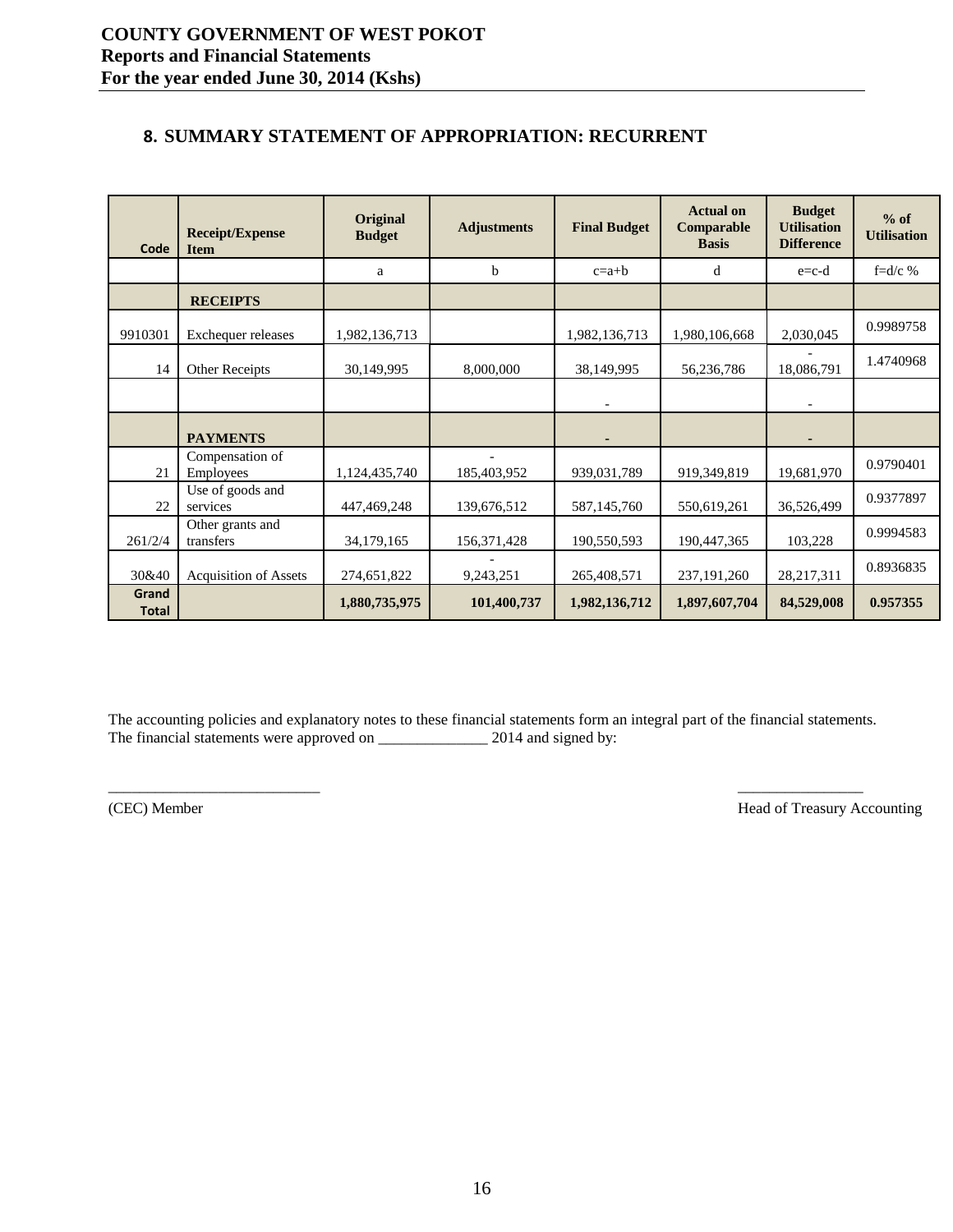## <span id="page-16-0"></span>**9. SUMMARY STATEMENT OF APPROPRIATION: DEVELOPMENT**

| Code                  | <b>Receipt/Expense</b><br><b>Item</b> | Original<br><b>Budget</b> | <b>Adjustments</b> | <b>Final Budget</b> | <b>Actual on</b><br>Comparable<br><b>Basis</b> | <b>Budget</b><br><b>Utilisation</b><br><b>Difference</b> | % of Utilisation |
|-----------------------|---------------------------------------|---------------------------|--------------------|---------------------|------------------------------------------------|----------------------------------------------------------|------------------|
|                       |                                       | a                         | b                  | $c=a+b$             | d                                              | $e = c - d$                                              |                  |
|                       | <b>RECEIPTS</b>                       |                           |                    |                     |                                                |                                                          |                  |
|                       | <b>Exchequer releases</b>             | 1,649,115,763             |                    | 1,649,115,763       | 899,947,153                                    | 749,168,610                                              | 0.545714966      |
|                       |                                       |                           |                    |                     |                                                |                                                          |                  |
|                       | <b>PAYMENTS</b>                       |                           |                    |                     |                                                |                                                          |                  |
| 22                    | Use of goods and<br>services          | 37,302,120                | 1,978,720          | 35,323,400          | 27,751,223                                     | 7,572,177                                                | 0.785632835      |
| 30&4<br>$\theta$      | Acquisition of<br>Assets              | 1,112,036,600             | 501,755,763        | 1,613,792,363       | 878,322,037                                    | 735,470,326                                              | 0.544259601      |
| Grand<br><b>Total</b> |                                       | 1,149,338,720             | 499,777,043        | 1,649,115,763       | 906,073,260                                    | 743,042,503                                              | 0.549429700      |

The accounting policies and explanatory notes to these financial statements form an integral part of the financial statements.

\_\_\_\_\_\_\_\_\_\_\_\_\_\_\_\_\_\_\_\_\_\_\_\_\_\_\_ \_\_\_\_\_\_\_\_\_\_\_\_\_\_\_\_ \_\_\_\_\_\_\_\_\_\_\_\_\_\_\_\_

The financial statements were approved on \_\_\_\_\_\_\_\_\_\_\_\_\_\_\_\_\_ 2014 and signed by:

(CEC) Member Head of Treasury Accounting Accounting Accounting Accounting Accounting Accounting Accounting Accounting Accounting Accounting Accounting Accounting Accounting Accounting Accounting Accounting Accounting Accou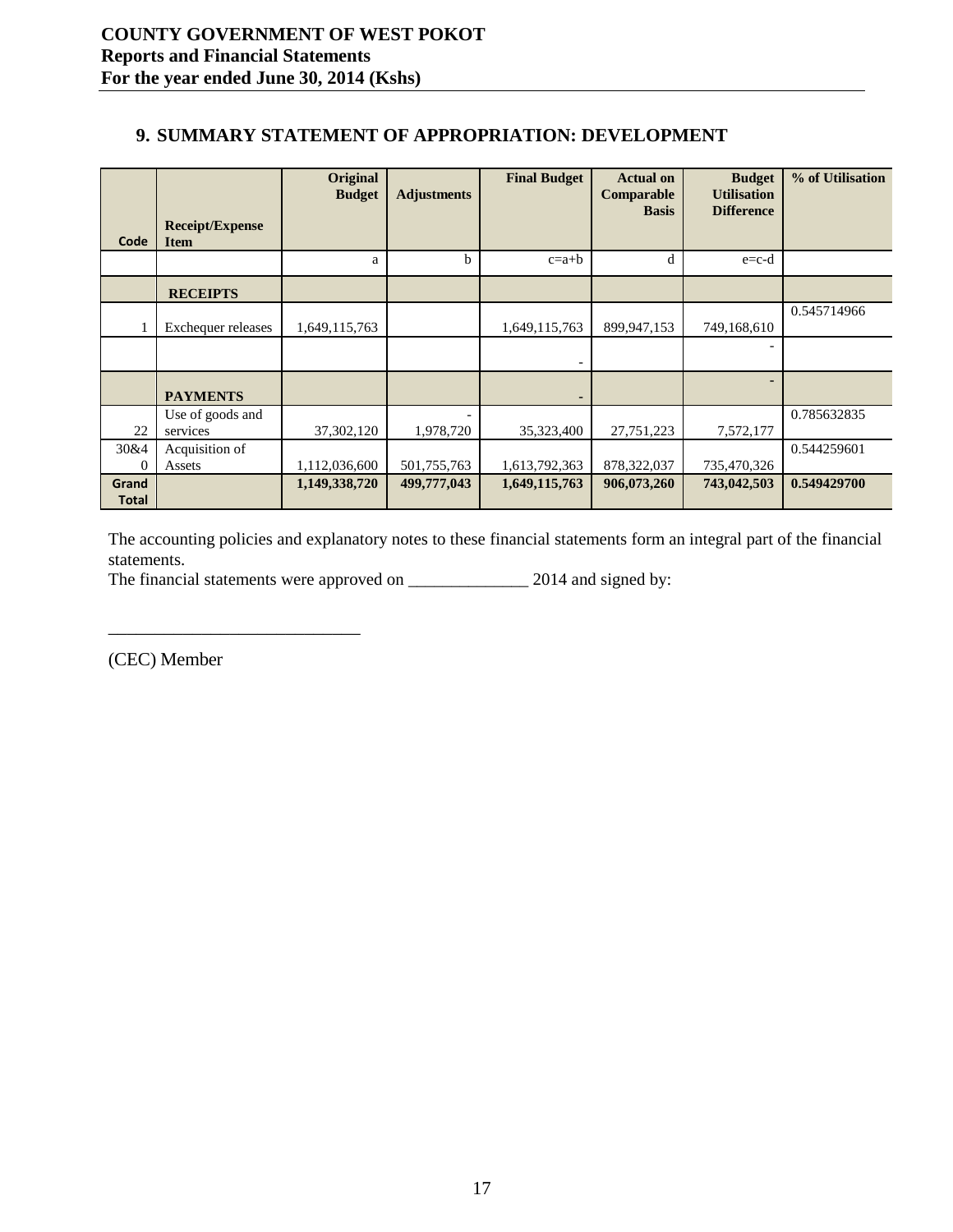#### <span id="page-17-0"></span>**10. SUMMARY STATEMENTS OF PROVISIONINGS**

| Details of General Accounts On Vote           |               |               |
|-----------------------------------------------|---------------|---------------|
|                                               | $2013 - 2014$ | $2012 - 2013$ |
|                                               | <b>Kshs</b>   | <b>Kshs</b>   |
| GAV Provisioning account balance              | 865,722,153   | 8,779,812     |
| <b>Total</b>                                  | 865,722,153   | 8,779,812     |
| Details of Exchequer Account                  |               |               |
|                                               | $2013 - 2014$ | $2012 - 2013$ |
|                                               | <b>Kshs</b>   | <b>Kshs</b>   |
| <b>Exchequer Provisioning account balance</b> | 536,831,327   |               |
| <b>Total</b>                                  | 536,831,327   |               |
| Details of Paymaster account (cash account)   |               |               |
|                                               | $2013 - 2014$ | $2012 - 2013$ |
|                                               | <b>Kshs</b>   | <b>Kshs</b>   |
| Cash account balance                          | 343,976,970   | 8,779,812     |
| <b>Total</b>                                  | 343,976,970   | 8,779,812     |

The accounting policies and explanatory notes to these financial statements form an integral part of the financial statements. The financial statements were approved on \_\_\_\_\_\_\_\_\_\_\_\_\_\_ 2014 and signed by:

\_\_\_\_\_\_\_\_\_\_\_\_\_\_\_\_\_\_\_\_\_\_\_\_\_\_\_ \_\_\_\_\_\_\_\_\_\_\_\_\_\_\_\_

(CEC) Member Head of Treasury Accounting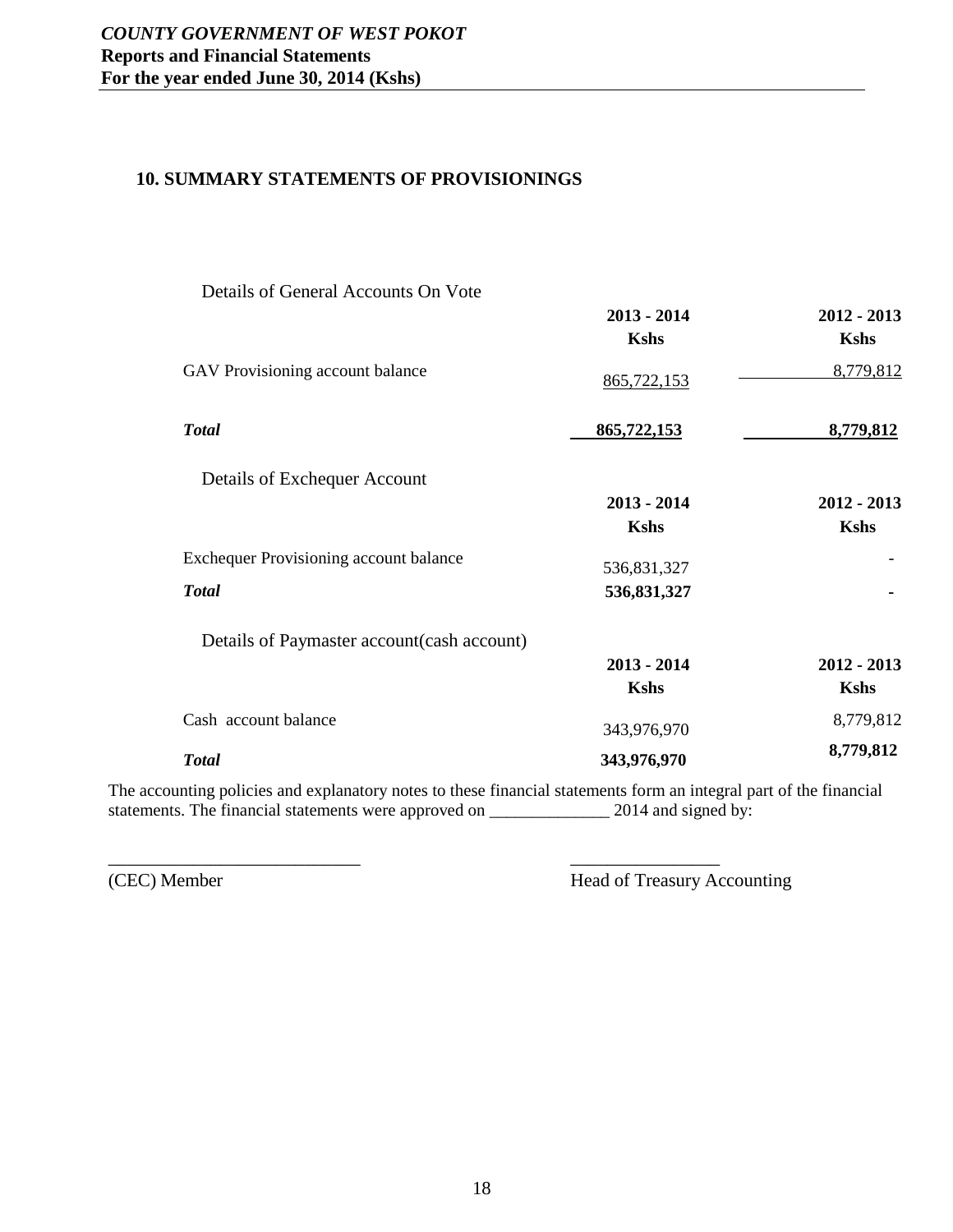# <span id="page-18-0"></span>**11. ANNEX ON FIXED ASSETS**

#### ON FIXED ASSETS

|                                                      | <b>Historical Cost</b> | <b>Historical Cost</b> |
|------------------------------------------------------|------------------------|------------------------|
| <b>Asset class</b>                                   | (Kshs)                 | (Kshs)                 |
|                                                      | 2013/14                | 2012/13                |
| Land                                                 |                        |                        |
| <b>Buildings and structures</b>                      | 117,248,727            |                        |
| <b>Refurbishment of Buildings</b>                    | 68,866,842             | 55,140,656             |
| <b>Construction of Roads</b>                         | 317,957,330            |                        |
| <b>Construction of Civil works</b>                   | 182,711,053            |                        |
| Refurbishment of Civil works                         | 5,424,394              | 23,075,036             |
| Transport equipment                                  | 189,200,952            | 26,073,336             |
| Overhaul of vehicle and other Transport<br>Equipment | 1,789,670              |                        |
| Office equipment, furniture and fittings             | 8,642,105              | 19,074,495             |
| ICT Equipment, Software and Other ICT Assets         | 11,516,529             | 18,961,033             |
| Specialised Machinery and Equipment                  | 191,705,103            | 5,342,471              |
| Intangible Assets                                    | 20,450,592             |                        |
| <b>Total</b>                                         | 1,115,513,297          | 147,667,027            |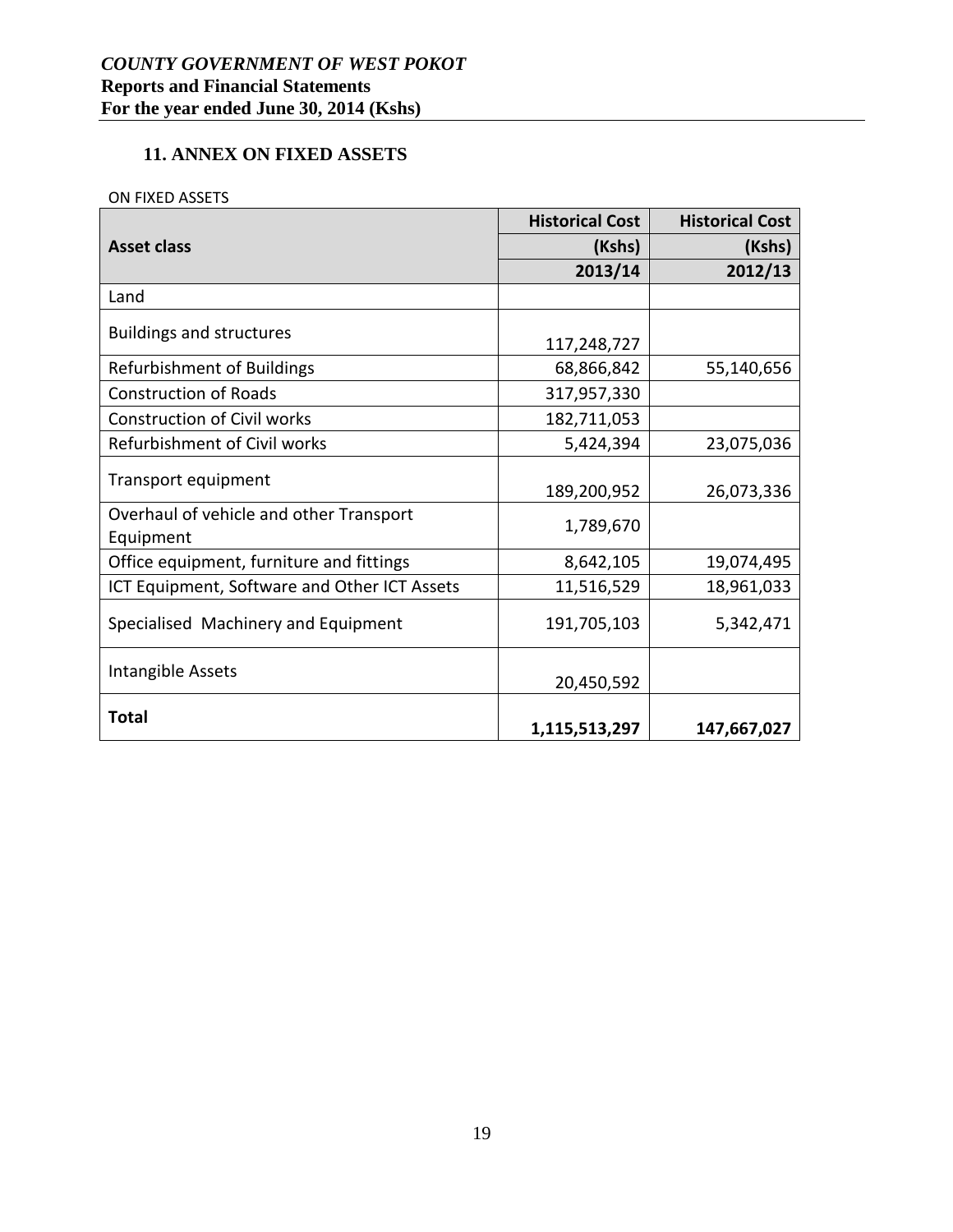#### <span id="page-19-0"></span>**12. SIGNIFICANT ACCOUNTING POLICIES**

The principle accounting policies adopted in the preparation of these financial statements are set out below:

#### **I. Statement of compliance and basis of preparation**

The financial statements have been prepared in accordance with and comply with International Public Sector Accounting Standards (IPSAS) with particular emphasis on Cash Basis Financial Reporting under the Cash Basis of Accounting. The financial statements comply with and conform to the form of presentation prescribed by the Public Sector Accounting Standards Board of Kenya.

The financial statements are presented in Kenya Shillings, which is the functional and reporting currency of the County Government of West Pokot and all values are rounded to the nearest thousand (Kshs). The accounting policies adopted have been consistently applied to all the years presented.

The financial statements have been prepared on the cash basis following the Government's standard chart of accounts. The cash basis of accounting recognises transactions and events only when cash is received or paid by the County Government of West Pokot.

#### **II. Recognition of revenue and expenses**

The County Government of West Pokot recognises all revenues from the various sources when the event occurs and the related cash has actually been received by the County Government of West Pokot. In addition, the County Government of West Pokot recognises all expenses when the event occurs and the related cash has actually been paid out by the County Government of West Pokot.

#### **III. In-kind contributions**

In-kind contributions are donations that are made to the County Government of West Pokot in the form of actual goods and/or services rather than in money or cash terms. These donations may include vehicles, equipment or personnel services. Where the financial value received for in-kind contributions can be reliably determined, the County Government of West Pokot includes such value in the statement of receipts and payments both as revenue and as an expense in equal and opposite amounts; otherwise, the contribution is not recorded.

#### **IV. Cash and cash equivalents**

Cash and cash equivalents comprise cash on hand and cash at bank, short-term deposits on call and highly liquid investments with an original maturity of three months or less, which are readily convertible to known amounts of cash and are subject to insignificant risk of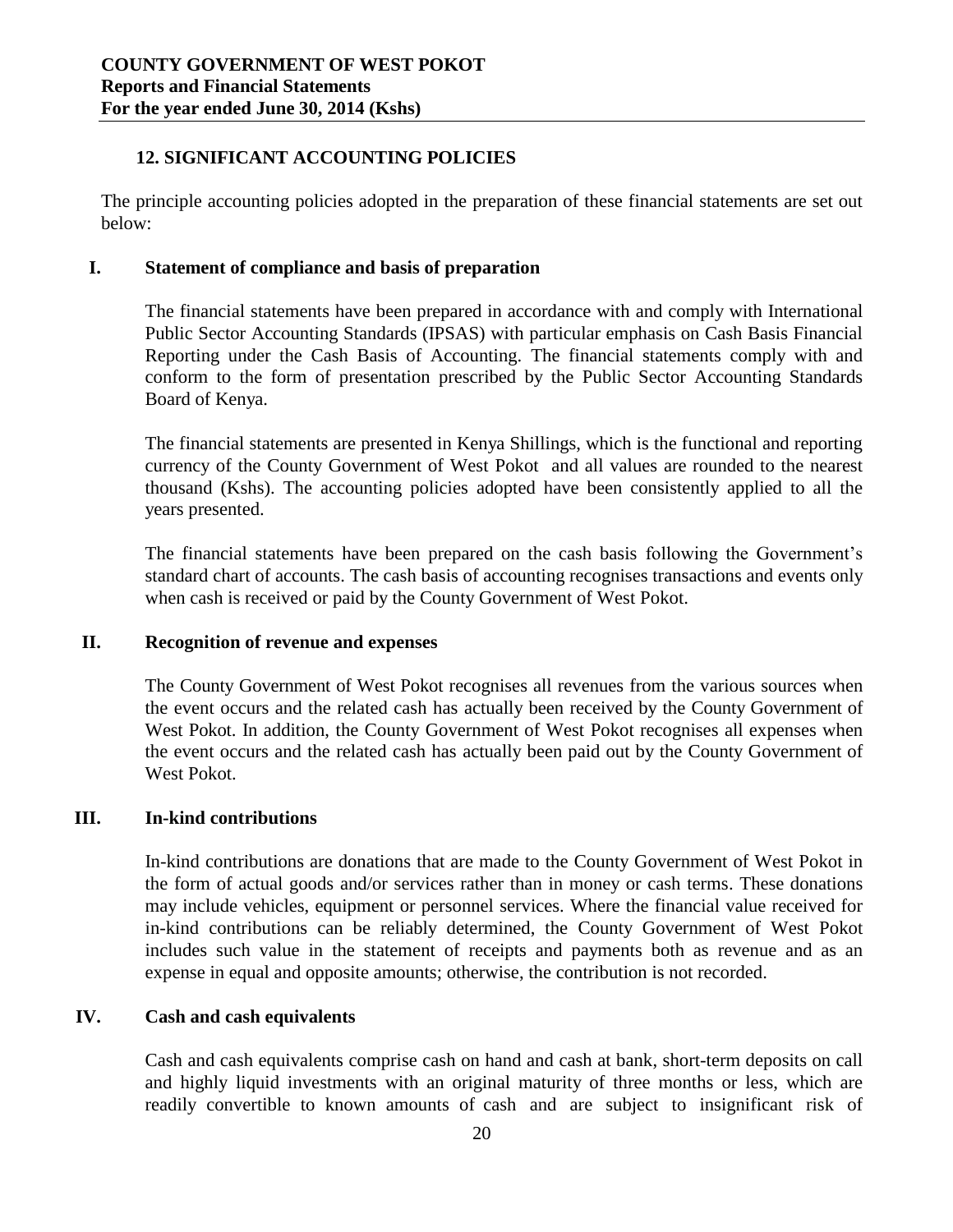changes in value. Bank account balances include amounts held at the Central Bank of Kenya and at various commercial banks at the end of the financial year. For the purposes of these financial statements, cash and cash equivalents also include short term cash imprests and advances to authorised public officers and/or institutions which were not surrendered or accounted for at the end of the financial year.

#### **V. Pending bills**

Pending bills consist of unpaid liabilities at the end of the financial year arising from contracted goods or services during the year or in past years. As pending bills do not involve the payment of cash in the reporting period, they recorded as 'memorandum' or 'off-balance' items to provide a sense of the overall net cash position of the County Government of West Pokot at the end of the year. When the pending bills are finally settled, such payments are included in the statement of receipts and payments in the year in which the payments are made.

#### **VI. Budget**

The budget is developed on the same accounting basis (cash basis), the same accounts classification basis, and for the same period as the financial statements. The County Government of West Pokot's budget was approved as required by Law and as detailed in the Government of Kenya Budget Printed Estimates. A high-level assessment of the County Government of West Pokot's actual performance against the comparable budget for the financial year under review has been included in an annex to these financial statements.

#### **VII. Comparative figures**

Where necessary comparative figures for the previous financial year have been amended or reconfigured to conform to the required changes in presentation.

#### **VIII. Subsequent events**

There have been no events subsequent to the financial year end with a significant impact on the financial statements for the year ended June 30, 2014.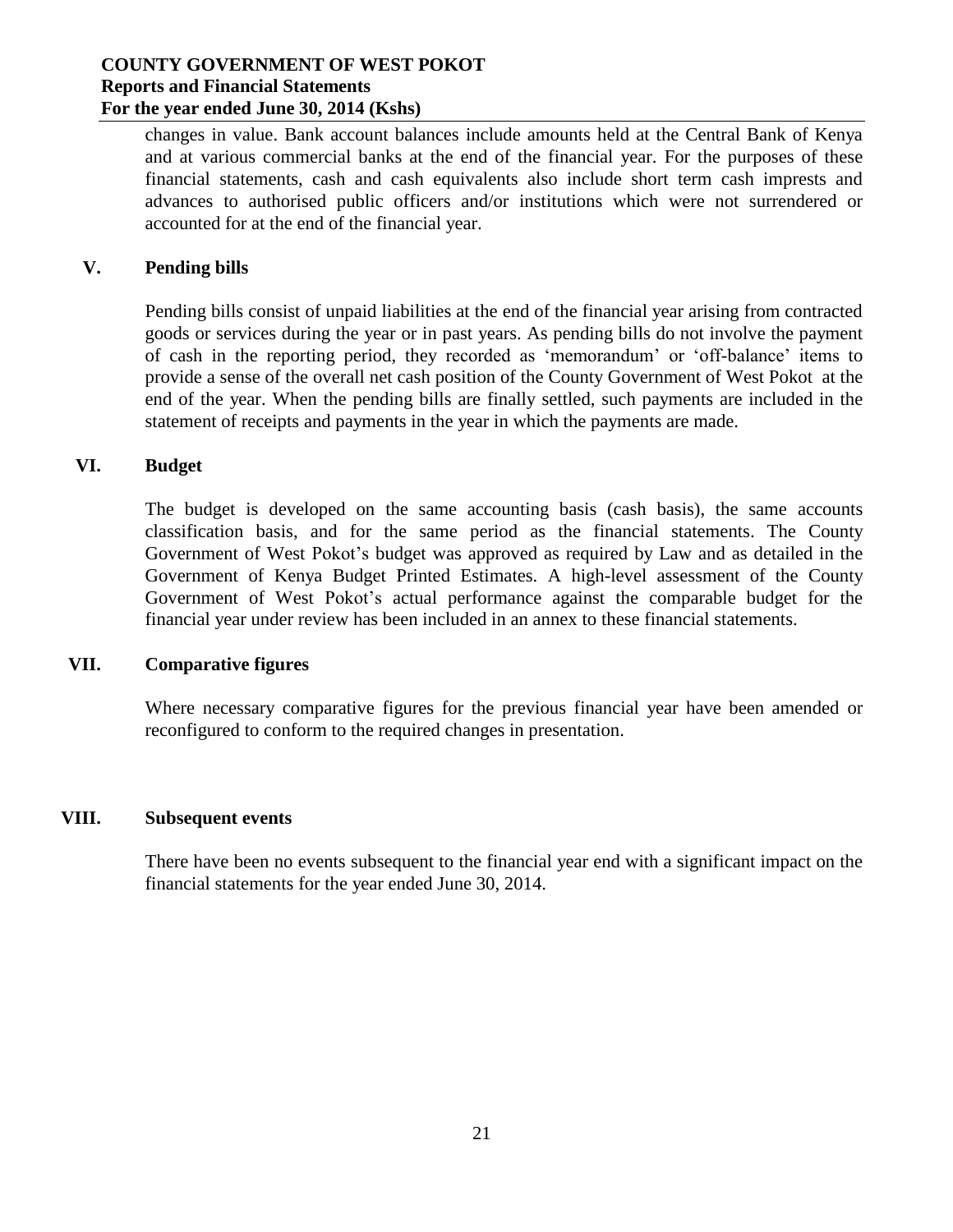# <span id="page-21-0"></span>**13. NOTES TO THE FINANCIAL STATEMENTS**

|                         | <b>COUNTY OF WEST POKOT</b><br><b>NOTES TO THE FINANCIAL</b> |                         | $2013 - 2014$                | $2012 - 2013$                |
|-------------------------|--------------------------------------------------------------|-------------------------|------------------------------|------------------------------|
|                         | <b>STATEMENTS</b>                                            |                         | <b>Kshs</b>                  | <b>Kshs</b>                  |
| $\mathbf{1}$            | <b>TAX REVENUES</b>                                          |                         | $2013 - 2014$<br><b>Kshs</b> | $2012 - 2013$<br><b>Kshs</b> |
|                         |                                                              |                         |                              |                              |
|                         | <b>Total</b>                                                 |                         |                              |                              |
|                         | <b>SOCIAL SECURITY</b>                                       |                         |                              |                              |
| $\boldsymbol{2}$        | <b>CONTRIBUTIONS</b>                                         |                         | $2013 - 2014$                | $2012 - 2013$                |
|                         |                                                              |                         | <b>Kshs</b>                  | <b>Kshs</b>                  |
|                         | <b>Total</b>                                                 |                         |                              |                              |
| $\mathbf{3}$            | PROCEEDS FROM DOMESTIC AND<br><b>FOREIGN GRANTS</b>          |                         |                              |                              |
|                         | <b>Name of Donor</b>                                         | <b>Date</b><br>received | $2013 - 2014$<br><b>Kshs</b> | $2012 - 2013$<br><b>Kshs</b> |
|                         | <b>Total</b>                                                 |                         |                              |                              |
| $\overline{\mathbf{4}}$ | <b>EXCHEQUER RELEASES</b>                                    |                         |                              |                              |
|                         | Description and reference of the transfer                    |                         | $2013 - 2014$<br><b>Kshs</b> | $2012 - 2013$<br><b>Kshs</b> |
|                         | 1st quarter transfer                                         |                         | 536,358,454                  |                              |
|                         | 2nd quarter transfer                                         |                         | 567,908,951                  |                              |
|                         | 3rd quarter transfer                                         |                         | 662,560,443                  |                              |
|                         | 4th quarter transfer                                         |                         | 1,324,593,300                | 162,445,373                  |
|                         | <b>Total</b>                                                 |                         | 3,091,421,148                | 162,445,373                  |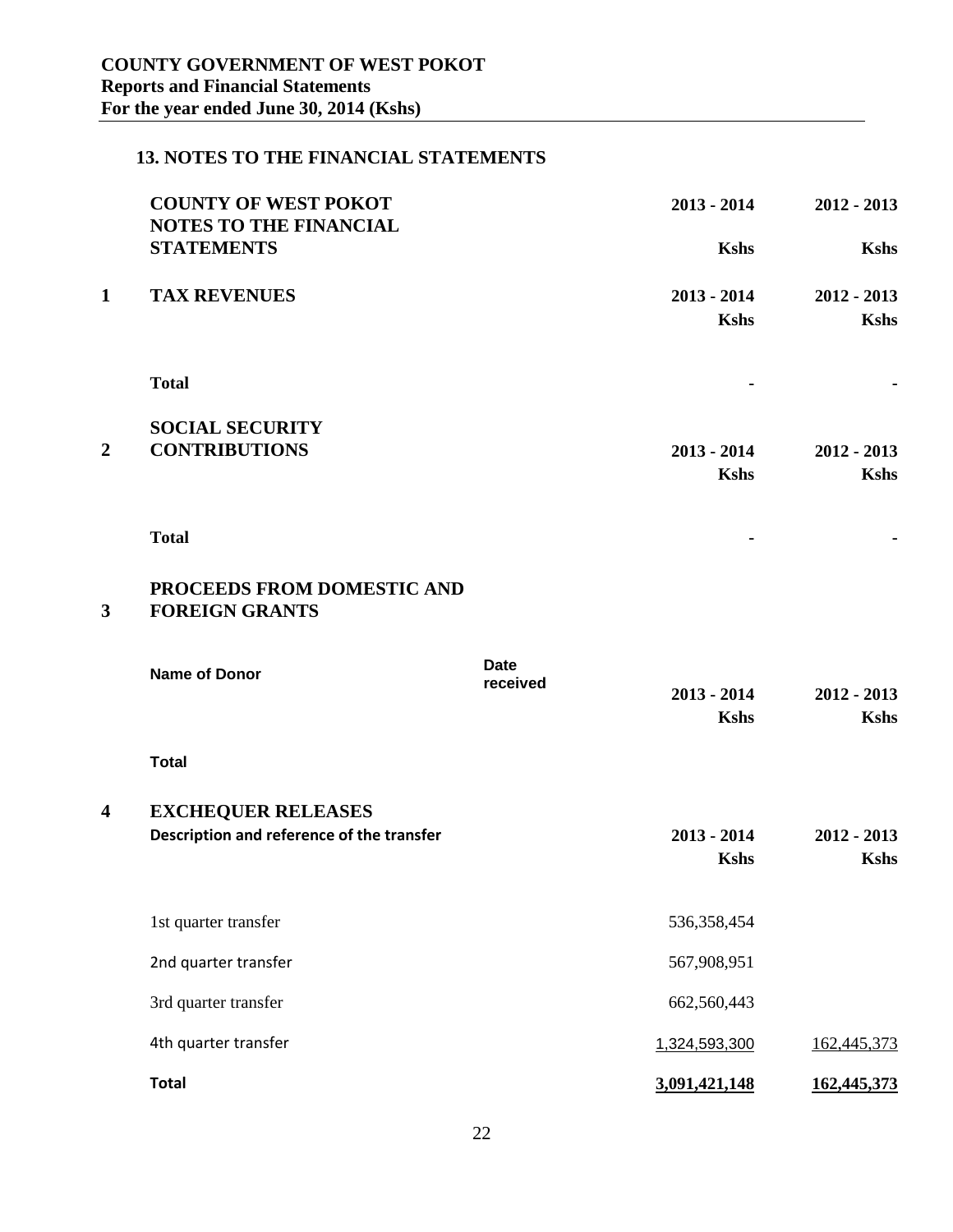| 5                | <b>TRANSFERS FROM OTHER</b><br><b>GOVERNMENT ENTITIES</b>                     |                              |                              |
|------------------|-------------------------------------------------------------------------------|------------------------------|------------------------------|
|                  | <b>Description</b>                                                            | $2013 - 2014$<br><b>Kshs</b> | $2012 - 2013$<br><b>Kshs</b> |
|                  | Local Authority                                                               | 2,589,960                    |                              |
|                  | <b>Transition Authority</b>                                                   |                              | 67,780,200                   |
|                  | <b>TOTAL</b>                                                                  | 2589,960                     | 67,780,200                   |
|                  | The amounts above have been reconciled<br>with the sending Government entity. |                              |                              |
| 6                | PROCEEDS FROM DOMESTIC<br><b>BORROWINGS</b>                                   |                              |                              |
|                  |                                                                               | $2013 - 2014$<br><b>Kshs</b> | $2012 - 2013$<br><b>Kshs</b> |
|                  | <b>Total</b>                                                                  |                              |                              |
|                  | <b>PROCEEDS FROM FOREIGN</b>                                                  |                              |                              |
| $\overline{7}$   | <b>BORROWINGS</b>                                                             | $2013 - 2014$<br><b>Kshs</b> | $2012 - 2013$<br><b>Kshs</b> |
|                  | <b>Total</b>                                                                  |                              |                              |
| 8                | PROCEEDS FROM SALE OF NON-<br><b>FINANCIAL ASSETS</b>                         |                              |                              |
|                  |                                                                               | $2013 - 2014$<br><b>Kshs</b> | $2012 - 2013$<br><b>Kshs</b> |
|                  | <b>Total</b>                                                                  |                              |                              |
| $\boldsymbol{9}$ | <b>REIMBURSEMENTS AND</b><br><b>REFUNDS</b>                                   |                              |                              |
|                  |                                                                               | $2013 - 2014$                | $2012 - 2013$                |
|                  |                                                                               | <b>Kshs</b>                  | <b>Kshs</b>                  |
|                  | <b>Total</b>                                                                  |                              |                              |

# **10 RETURNS OF EQUITY HOLDINGS**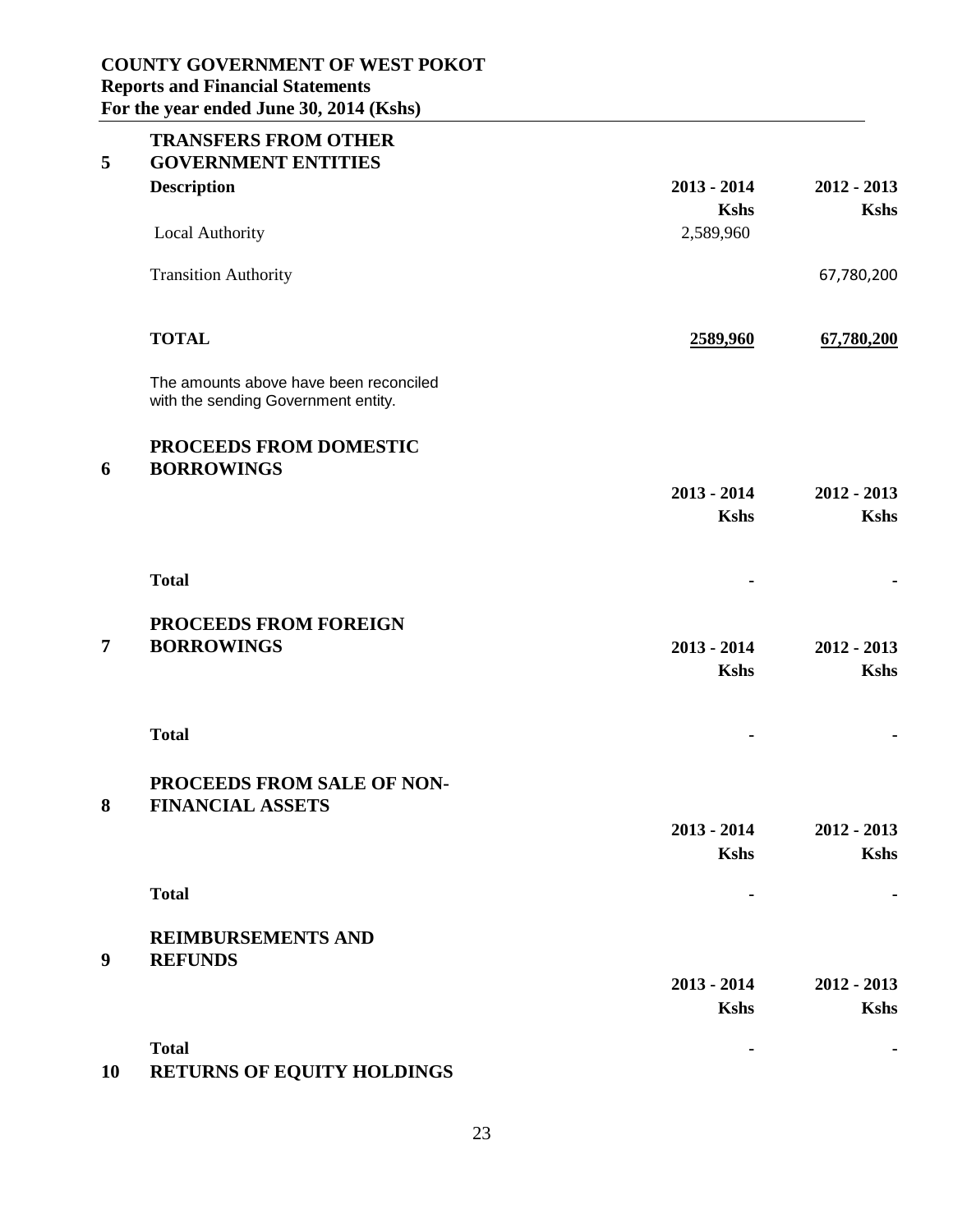|    |                                                                                                               | $2013 - 2014$<br><b>Kshs</b> | $2012 - 2013$<br><b>Kshs</b> |
|----|---------------------------------------------------------------------------------------------------------------|------------------------------|------------------------------|
|    | <b>Total</b>                                                                                                  |                              |                              |
| 11 | <b>OTHER REVENUES</b>                                                                                         |                              |                              |
|    |                                                                                                               | $2013 - 2014$<br><b>Kshs</b> | $2012 - 2013$<br><b>Kshs</b> |
|    | Rents                                                                                                         | 3,251,400                    |                              |
|    | Sales of Market Establishments<br>Receipts from Administrative Fees and                                       | 11,454,550                   |                              |
|    | Charges                                                                                                       | 11,603,054                   |                              |
|    | Receipts from Administrative Fees and<br>Charges - Collected as AIA<br>Receipts from Incidental Sales by Non- | 29,927,782                   |                              |
|    | <b>Market Establishments</b><br>Receipts from Sales by Non-Market                                             |                              |                              |
|    | Establishments                                                                                                |                              |                              |
|    | Receipts from Sale of Incidental Goods                                                                        |                              |                              |
|    | <b>Fines Penalties and Forfeitures</b><br>Receipts from Voluntary transfers other than                        |                              |                              |
|    | grants                                                                                                        |                              |                              |
|    | Other Receipts Not Classified Elsewhere                                                                       |                              | 440,417                      |
|    | <b>Total</b>                                                                                                  | 56,236,786                   | 440,417                      |
| 12 | <b>COMPENSATION OF EMPLOYEES</b>                                                                              |                              |                              |
|    |                                                                                                               | $2013 - 2014$<br><b>Kshs</b> | $2012 - 2013$<br><b>Kshs</b> |
|    | Basic salaries of permanent employees                                                                         | 739,270,038                  | 32,000,758                   |
|    | Basic wages of temporary employees                                                                            | 163,938,235                  | 132,000                      |
|    | Personal allowances paid as part of salary                                                                    | 16, 141, 546                 |                              |
|    | <b>Total</b>                                                                                                  | 919,349,819                  | 32, 132, 758                 |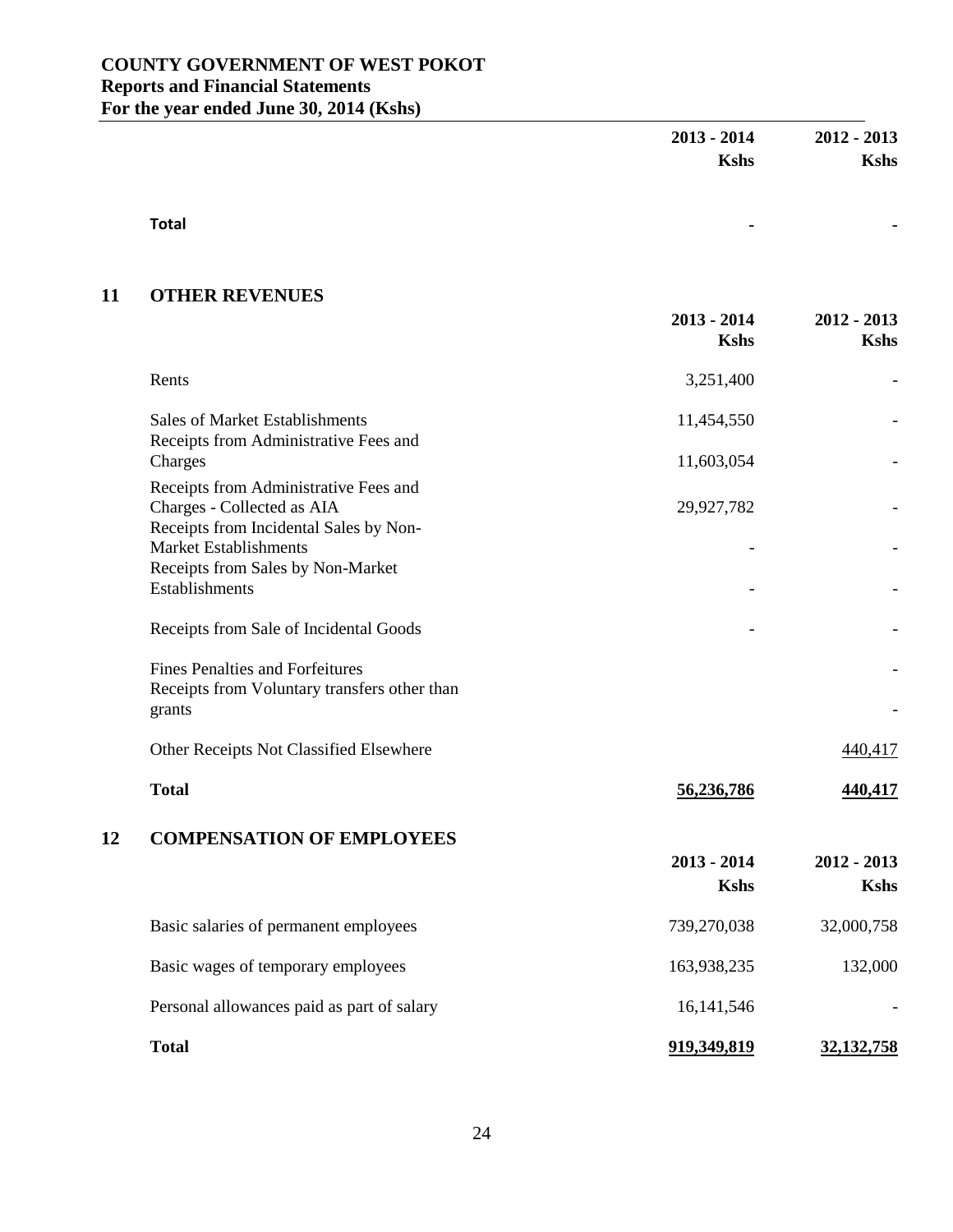# **13 USE OF GOODS AND SERVICES**

|    |                                                                      | $2013 - 2014$<br><b>Kshs</b> | $2012 - 2013$<br><b>Kshs</b> |
|----|----------------------------------------------------------------------|------------------------------|------------------------------|
|    | Utilities, supplies and services                                     | 19,182,202                   | 397,074                      |
|    | Communication, supplies and services                                 | 20,123,426                   | 4,112,691                    |
|    | Domestic travel and subsistence                                      | 86,178,948                   | 16,110,492                   |
|    | Foreign travel and subsistence                                       | 21,327,609                   |                              |
|    | Printing, advertising and information supplies<br>& services         | 19,279,031                   | 4,068,555                    |
|    | Rentals of produced assets                                           | 153,600                      |                              |
|    | Training expenses                                                    | 45,536,561                   |                              |
|    | Hospitality supplies and services                                    | 44,084,763                   | 9,919,054                    |
|    | Insurance costs                                                      |                              |                              |
|    | Specialised materials and services                                   | 102,377,758                  |                              |
|    | Office and general supplies and services                             | 21,594,951                   | 1,968,156                    |
|    | Fuel Oil and Lubricants                                              | 62,474,680                   | 2,998,270                    |
|    | Other operating expenses<br>Routine maintenance – vehicles and other | 35,170,569                   | 23,147                       |
|    | transport equipment                                                  | 6,855,000                    | 2,002,678                    |
|    | Routine maintenance – other assets                                   | 94,031,387                   | 45,859                       |
|    | <b>Total</b>                                                         | 578,370,483                  | 41,645,976                   |
| 14 | <b>INTEREST PAYMENTS</b>                                             |                              |                              |
|    |                                                                      | $2013 - 2014$<br><b>Kshs</b> | $2012 - 2013$<br><b>Kshs</b> |
|    |                                                                      |                              |                              |
|    | <b>Total</b>                                                         |                              |                              |
| 15 | <b>SUBSIDIES</b>                                                     |                              |                              |
|    | <b>Description</b>                                                   | $2013 - 2014$                | $2012 - 2013$                |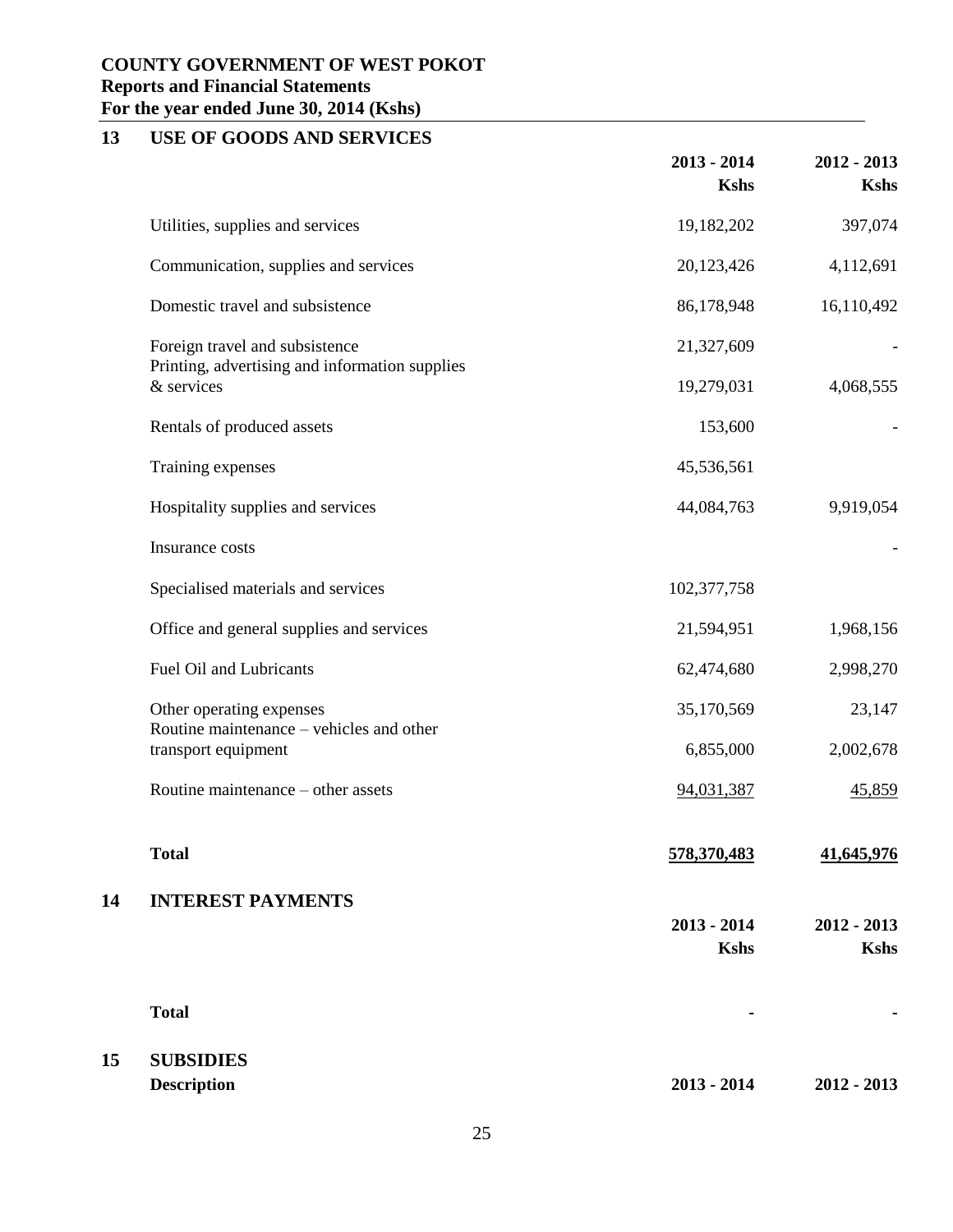|    |                                                                                         | <b>Kshs</b>                  | <b>Kshs</b>                  |
|----|-----------------------------------------------------------------------------------------|------------------------------|------------------------------|
|    | <b>TOTAL</b>                                                                            |                              |                              |
| 16 | <b>TRANSFER TO OTHER</b><br><b>GOVERNMENT ENTITIES</b>                                  |                              |                              |
|    | <b>Description</b>                                                                      | $2013 - 2014$<br><b>Kshs</b> | $2012 - 2013$<br><b>Kshs</b> |
|    |                                                                                         |                              |                              |
|    | <b>TOTAL</b>                                                                            |                              |                              |
| 17 | <b>OTHER GRANTS AND OTHER</b><br><b>PAYMENTS</b>                                        |                              |                              |
|    |                                                                                         | $2013 - 2014$<br><b>Kshs</b> | $2012 - 2013$<br><b>Kshs</b> |
|    | Assistance to Farmers Wei Wei Irrigation<br>Scheme                                      | 5,204,000                    |                              |
|    | Emergency relief and refugee assistance<br>current transfers, grants(W.P C Bursary Educ | 8,838,365                    |                              |
|    | & Dev Funds<br>current transfers, grants(W.P C Assembly<br>Mortgage Funds               | 96,005,000<br>48,240,000     |                              |
|    | Current transfers, grants (W.P C Assembly<br>Car loan Funds.                            | 32,160,000                   |                              |
|    | <b>Total</b>                                                                            | 190,447,365                  |                              |
|    |                                                                                         |                              |                              |
| 18 | <b>SOCIAL SECURITY BENEFITS</b>                                                         | $2013 - 2014$<br><b>Kshs</b> | $2012 - 2013$<br><b>Kshs</b> |

**Total**

**-** 

**-**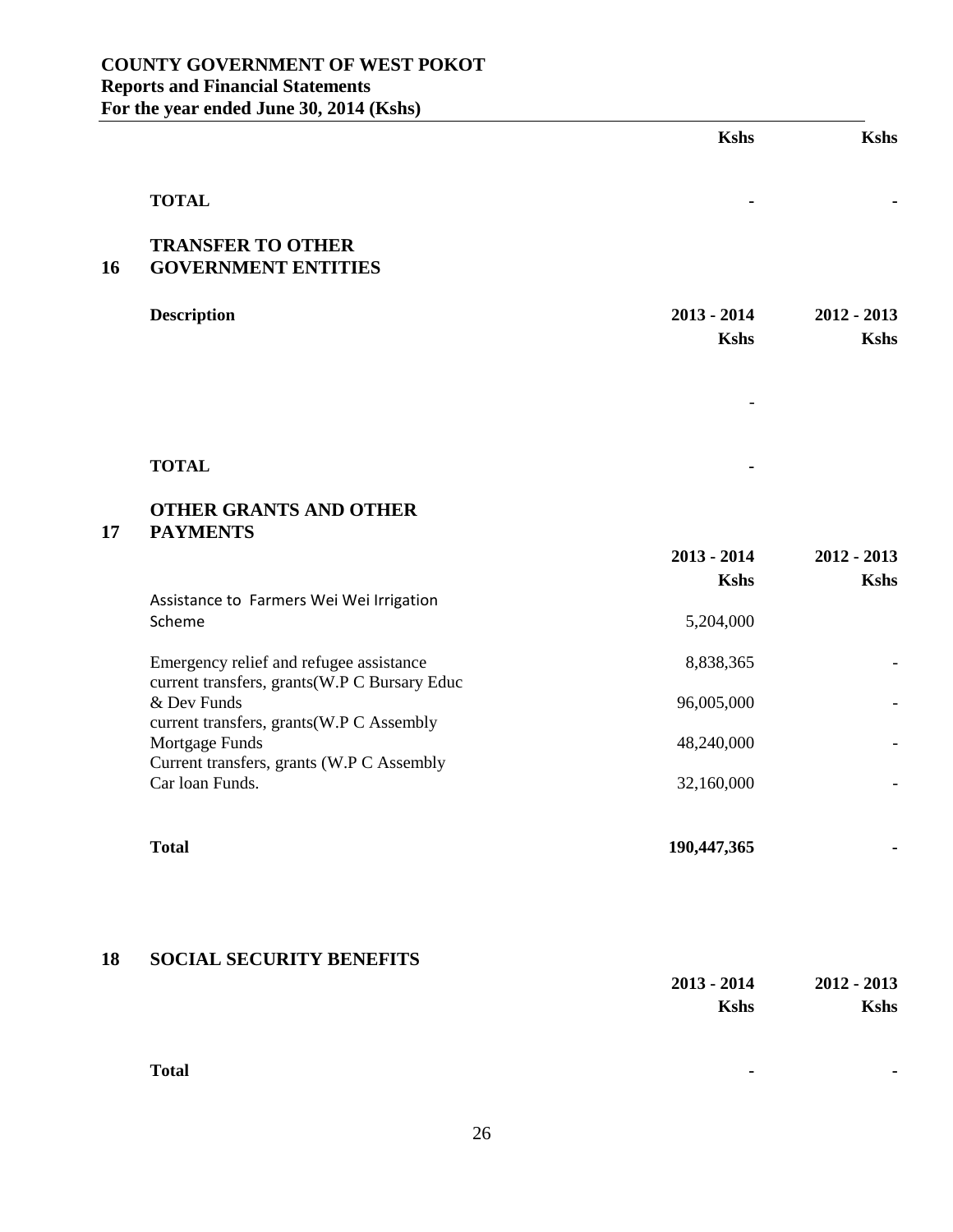# **19 ACQUISITION OF ASSETS**

|                                                                 | $2013 - 2014$ | $2012 - 2013$ |
|-----------------------------------------------------------------|---------------|---------------|
|                                                                 | <b>Kshs</b>   | <b>Kshs</b>   |
| <b>Non-Financial Assets</b>                                     |               |               |
| Purchase of Buildings                                           |               |               |
| <b>Construction of Buildings</b>                                | 117,248,727   |               |
| Refurbishment of Buildings                                      | 68,866,842    | 55,140,656    |
| <b>Construction of Roads</b>                                    | 317,957,330   |               |
| <b>Construction and Civil Works</b>                             | 182,711,053   |               |
| Overhaul and Refurbishment of Construction<br>and Civil Works   | 5,424,394     | 23,075,036    |
| Purchase of Vehicles and Other Transport<br>Equipment           | 189,200,952   | 26,073,336    |
| Overhaul of Vehicles and Other Transport<br>Equipment           | 1,789,670     |               |
| Purchase of Office Furniture and General<br>Equipment           | 8,642,105     | 19,074,495    |
| Purchase of ICT Equipment                                       | 11,516,529    | 18,961,033    |
| Purchase of Specialised Plant, Equipment and<br>Machinery       | 191,705,103   | 5,342,471     |
| Rehabilitation and Renovation of Plant,<br>Machinery and Equip. |               |               |
| Purchase of Certified Seeds, Breeding Stock<br>and Live Animals | 3,356,600     |               |
| Research, Studies, Project Preparation,<br>Design & Supervision | 17,093,992    |               |
| <b>Rehabilitation of Civil Works</b>                            |               |               |
| Acquisition of Strategic Stocks and<br>commodities              |               |               |
| Acquisition of Land                                             |               |               |
| <b>Acquisition of Intangible Assets</b>                         |               |               |
| <b>Financial Assets</b>                                         |               |               |
|                                                                 |               |               |
| <b>Total</b>                                                    | 1,115,513,297 | 147,667,027   |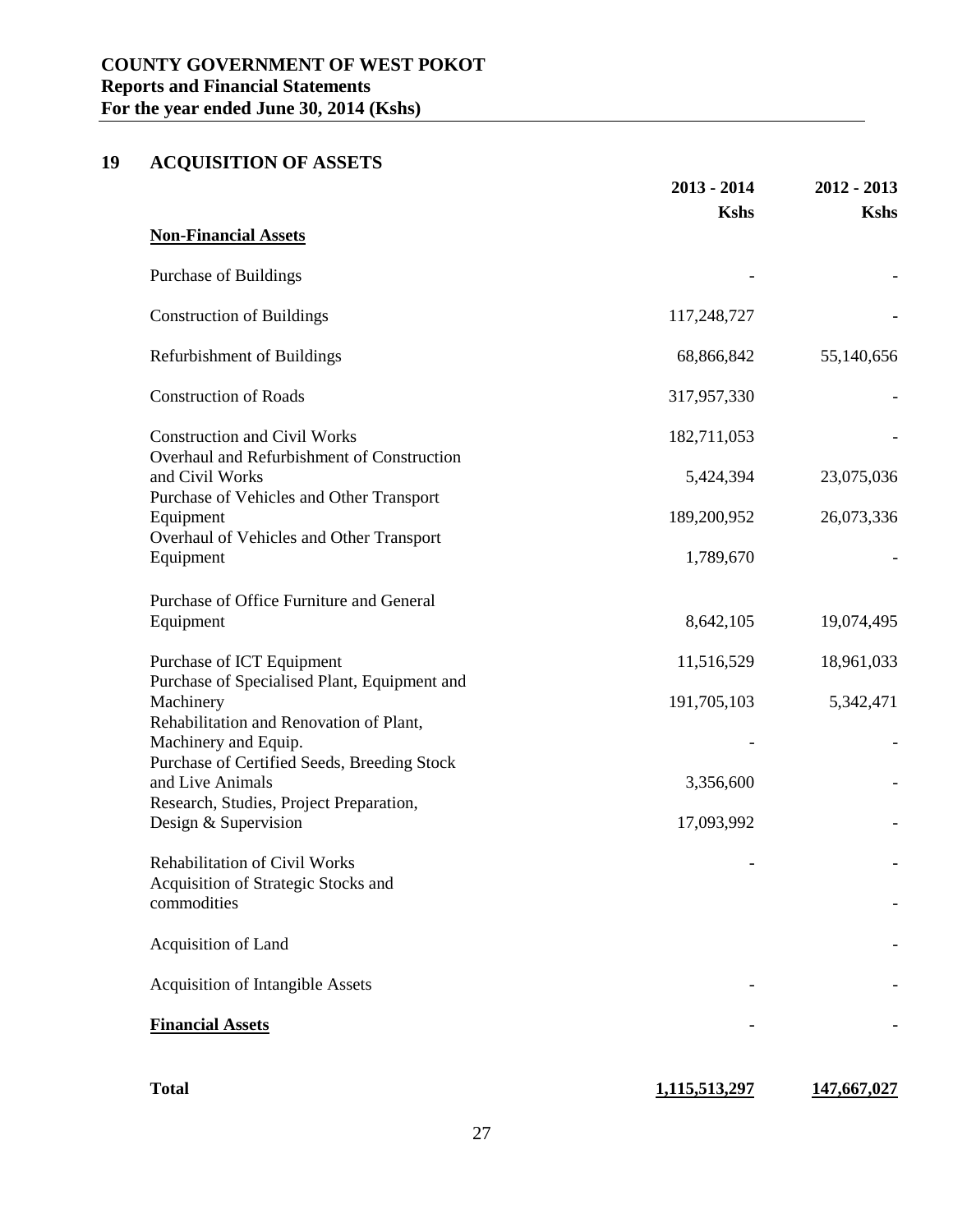### **REPAYMENT OF PRINCIPAL ON DOMESTIC LENDING AND ON-**

#### **21 LENDING**

|    |                       | $2013 - 2014$ | $2012 - 2013$ |
|----|-----------------------|---------------|---------------|
|    |                       | <b>Kshs</b>   | <b>Kshs</b>   |
|    |                       |               |               |
|    | <b>Total</b>          | ٠             | ٠             |
| 22 | <b>OTHER EXPENSES</b> |               |               |
|    |                       | $2013 - 2014$ | $2012 - 2013$ |
|    |                       | <b>Kshs</b>   | <b>Kshs</b>   |

#### **23A Bank Accounts**

|                                                    | Amount<br>in<br>foreign |               |               |
|----------------------------------------------------|-------------------------|---------------|---------------|
| Name of Bank, Account No. & currency               | currency                | $2013 - 2014$ | $2012 - 2013$ |
|                                                    |                         | <b>Kshs</b>   | <b>Kshs</b>   |
| Central bank of Kenya, Ac no. 1000171577           |                         |               |               |
| (Kshs)                                             | <b>KSH</b>              | 244,523,878   | 440,417       |
| Central bank of Kenya, Ac no. 1000171127           |                         |               |               |
| (Kshs)                                             |                         | 86,238,471    |               |
| Central bank of Kenya, Ac no. 1000171038           |                         |               |               |
| (Kshs)                                             |                         | 23,622,569    | 200           |
| Kenya Commercial bank, Ac no. 1144889057           |                         |               |               |
| (Kshs)                                             | <b>KSH</b>              | 3,744         |               |
| Kenya Commercial bank, Ac no. 1144891515           |                         |               |               |
| (Kshs)                                             | <b>KSH</b>              | 1,122         |               |
| Kenya Commercial bank, Ac no.                      |                         |               |               |
| 1144891345(Kshs)                                   | <b>KSH</b>              | 1,673         |               |
| Kenya Commercial bank, Ac no. 1144891264           |                         | 20,847        |               |
| (Kshs)                                             |                         |               |               |
| Kenya Commercial bank, Ac no. 1140770845<br>(Kshs) |                         | 12,329        | 8,671,338     |
| Kenya Commercial bank, Ac no. 1144891140           |                         |               |               |
| (Kshs)                                             |                         | 4,356         |               |
| Kenya Commercial bank, Ac no. 1144890845           |                         |               |               |
| (Kshs)                                             |                         | 9,905         |               |
| Kenya Commercial bank, Ac no. 1144890047           |                         |               |               |
| (Kshs)                                             |                         | 1,702         |               |
|                                                    |                         |               |               |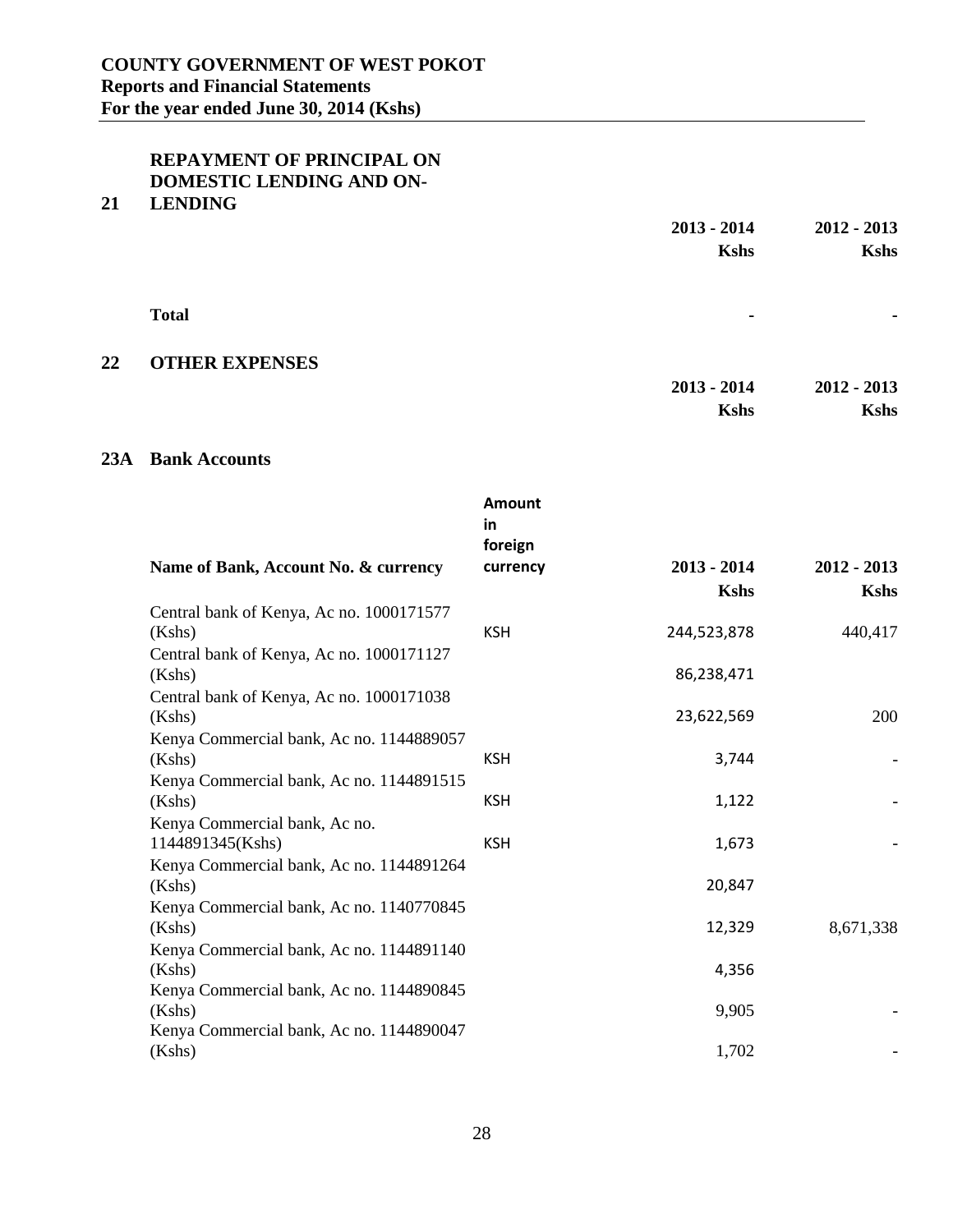| <b>Total</b>                             | 355,580,879 | 9,111,955 |
|------------------------------------------|-------------|-----------|
| 1070260824340(Kshs)                      | 604,144     |           |
| Equity bank<br>Ac no                     |             |           |
| (Kshs)                                   | 433,380     |           |
| Kenya Commercial bank, Ac no. 114041589  |             |           |
| 1140770780(Kshs)                         | 3,000       |           |
| Kenya Commercial bank, Ac no.            |             |           |
| 1144887860(Kshs)                         | 4,450       |           |
| Kenya Commercial bank, Ac no.            |             |           |
| (Kshs)                                   | 7,557       |           |
| Kenya Commercial bank, Ac no. 1144889340 |             |           |
| (Kshs)                                   | 2,175       |           |
| Kenya Commercial bank, Ac no. 1144889782 |             |           |
| (Kshs)                                   | 85,579      |           |
| Kenya Commercial bank, Ac no. 1144889855 |             |           |
|                                          |             |           |

**2012** 

#### **Cash in hand**

| 23B |                                                | $2013 - 2014$<br><b>Kshs</b> | $-2013$<br><b>Kshs</b> |
|-----|------------------------------------------------|------------------------------|------------------------|
|     | Operations cash book                           | 11,622                       | 8,579                  |
|     | Finance & Economic planning cash book          | 7,654                        |                        |
|     | Health & Sanitation cash book                  | 1,049                        |                        |
|     | Education & ICT cash book                      | 2,825                        |                        |
|     | Roads Public Works & Transport cash book       | 10,112                       |                        |
|     | Agriculture & Irrigation cash book             | 8,786                        |                        |
|     | Livestock, Fisheries &Co-op cash book          | 1,155                        |                        |
|     | Trade, Industry & Energy cash book             | 280                          |                        |
|     | Lands Physical Planning & Housing cash<br>book | 6,555                        |                        |
|     | Water, Environment & N res cash book           | 56,144                       |                        |
|     | Tourism Culture Sport &so Dev. Cash book       | 327                          |                        |
|     | <b>County Assembly</b>                         | 78                           |                        |
|     | <b>Total</b>                                   | 106,586                      | 8,579                  |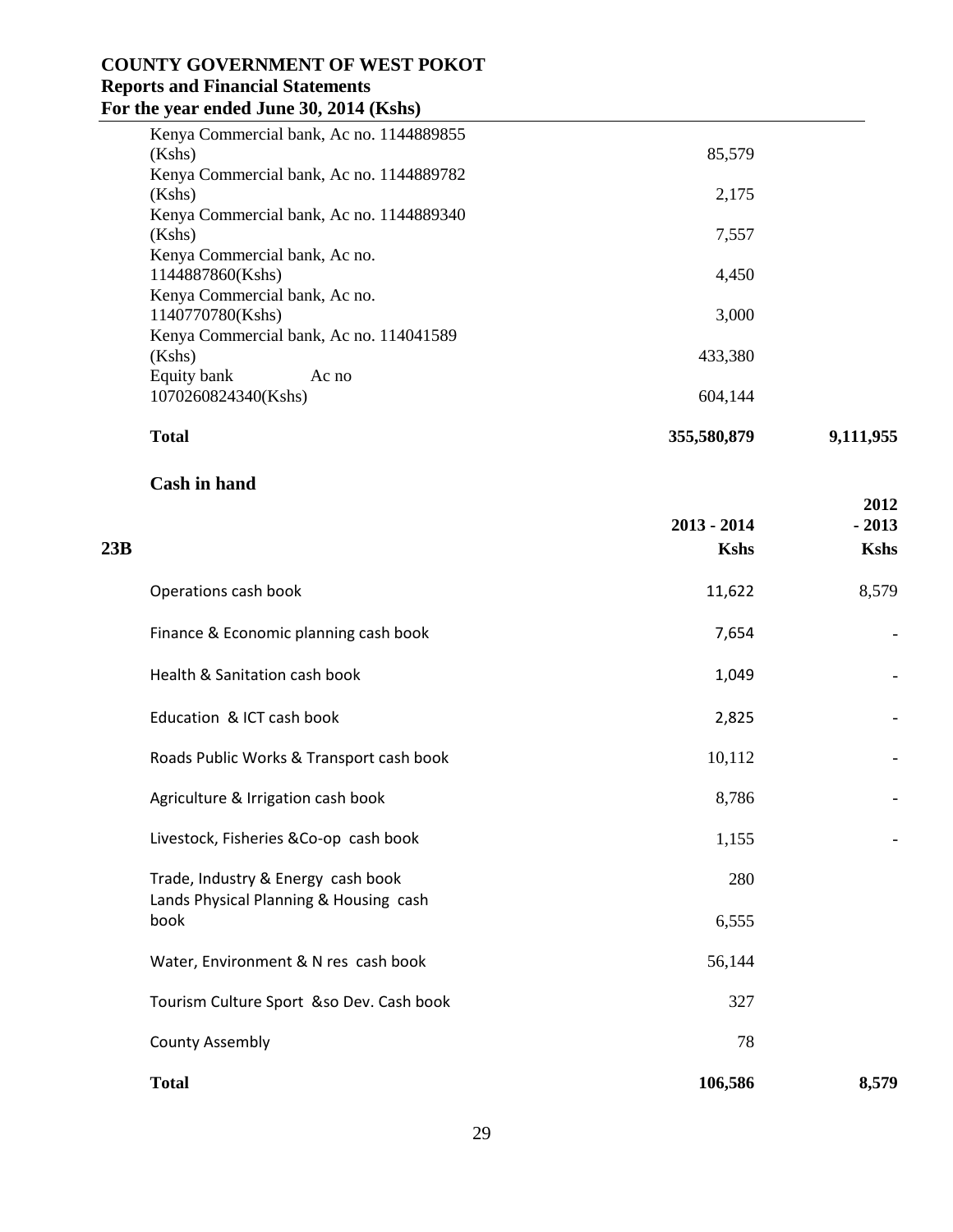|     | Cash equivalents (short-term deposits)                               |                                            |                              |                              |
|-----|----------------------------------------------------------------------|--------------------------------------------|------------------------------|------------------------------|
| 23C | Name of Bank, Account No. & currency<br><b>Total</b>                 | <b>Amount</b><br>in<br>foreign<br>currency | $2013 - 2014$<br><b>Kshs</b> | $2012 - 2013$<br><b>Kshs</b> |
| 23D | <b>Outstanding Imprests</b><br><b>Name of Officer or Institution</b> | <b>Amount</b><br><b>Taken</b>              | <b>Balance</b>               | <b>Balance</b>               |
|     | <b>Total</b>                                                         |                                            |                              |                              |
|     | <b>RECEIVABLES</b>                                                   |                                            | $2013 - 2014$                | $2012 - 2013$                |
| 24  | Exchequer provision<br>Others                                        |                                            | <b>Kshs</b><br>539,831,327   | <b>Kshs</b>                  |

| <b>Total</b>    | 539,831,327   | ж.      |
|-----------------|---------------|---------|
| <b>PAYABLES</b> |               |         |
|                 |               | 2012    |
|                 | $2013 - 2014$ | $-2013$ |

 $\omega$  -  $\omega$  -  $\omega$  -  $\omega$  -  $\omega$ 

-

 $\sim$  -  $\sim$   $\sim$   $\sim$   $\sim$   $\sim$ 

| 25  | <b>Kshs</b>   | <b>Kshs</b> |
|-----|---------------|-------------|
| GAV | 868, 311, 467 | 8,779,812   |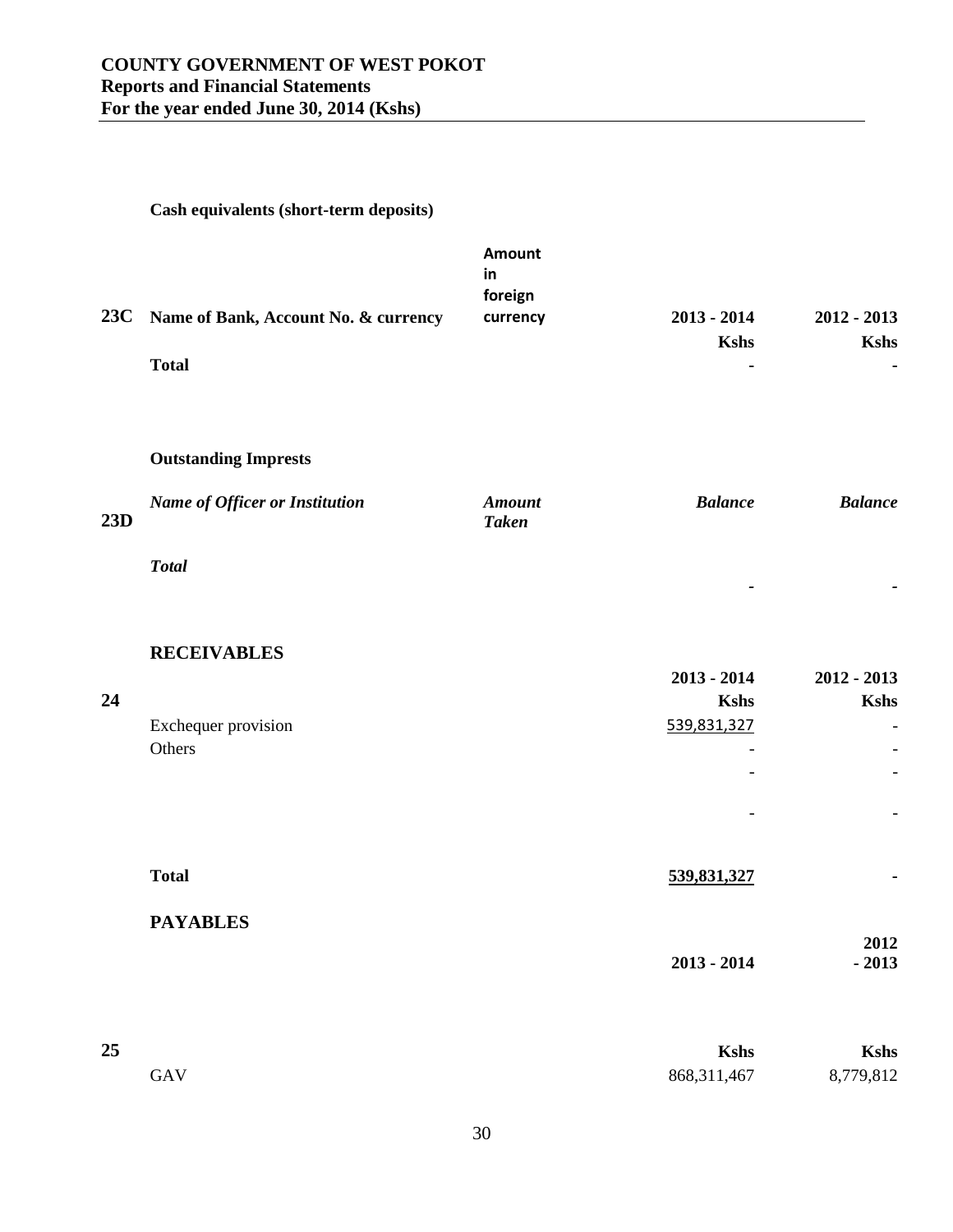|    | excess AIA                             | 18,086,791    | 4,404,171     |
|----|----------------------------------------|---------------|---------------|
|    |                                        |               |               |
|    |                                        |               |               |
|    |                                        |               |               |
|    | <b>Total</b>                           | 886,398,258   | 13,183,983    |
|    | <b>BALANCES BROUGHT FORWARD</b>        |               |               |
|    |                                        | $2013 - 2014$ | $2012 - 2013$ |
| 26 |                                        | <b>Kshs</b>   | <b>Kshs</b>   |
|    | <b>Bank</b> accounts                   | 355,580,879   | 9,111,955     |
|    | Cash in hand                           | 106,586       | 8,579         |
|    | <b>Total</b>                           | 355,687,465   | 9,120,534     |
|    | PRIOR YEAR ADJUSTMENT                  |               |               |
|    |                                        |               | 2012          |
|    |                                        | $2013 - 2014$ | $-2013$       |
| 27 |                                        | <b>Kshs</b>   | <b>Kshs</b>   |
|    | <b>Bank</b> accounts                   |               |               |
|    | Cash in hand                           |               |               |
|    | Cash equivalents (short-term deposits) |               |               |

## **PENDING ACCOUNTS PAYABLES**

|    |                                             | $2013 - 2014$ | $-2013$     |
|----|---------------------------------------------|---------------|-------------|
| 28 |                                             | <b>Kshs</b>   | <b>Kshs</b> |
|    | Construction of buildings                   | 68,899,342    |             |
|    | construction of civil works                 | 58, 555, 313  |             |
|    | <b>Construction of Roads - Access Roads</b> | 86,955,033    |             |
|    | Refurbishment of Non-Residential Buildings  |               |             |
|    |                                             | 11,466,891    |             |
|    | supply of goods                             | 73,809,244    |             |
|    | <b>Total</b>                                | 299,685,824   |             |
|    |                                             |               |             |

**2012**